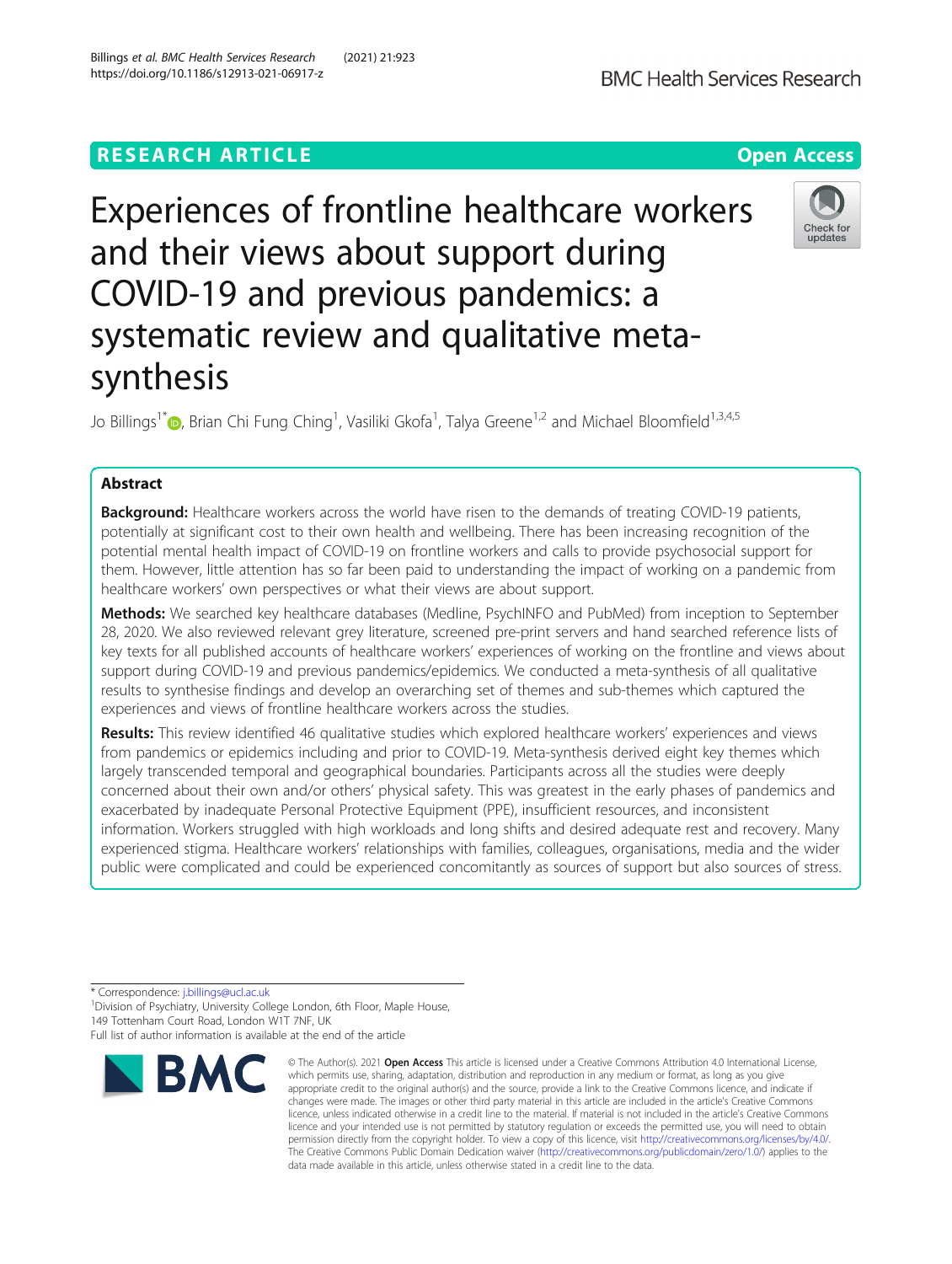**Conclusions:** The experiences of healthcare workers during the COVID-19 pandemic are not unprecedented; the themes that arose from previous pandemics and epidemics were remarkably resonant with what we are hearing about the impact of COVID-19 globally today. We have an opportunity to learn from the lessons of previous crises, mitigate the negative mental health impact of COVID-19 and support the longer-term wellbeing of the healthcare workforce worldwide.

Keywords: Systematic review, Qualitative, Meta-synthesis, Frontline healthcare workers, Psychosocial support, COVID-19, Pandemic, Epidemic

## Background

COVID-19 has placed extreme demands on healthcare workers. They have faced genuine threats to their own physical safety and indirectly to that of their families. They have had to manage higher numbers of patients with high mortality rates in a high-pressure environment. They have dealt with challenges in delivering care with strict infection control measures in place and not always with adequate personal protective equipment (PPE). Many have been redeployed into new roles, teams or newly purposed wards so have been working in unfamiliar settings and without established social support from colleagues.

As COVID-19 has progressed around the world, we have heard repeatedly about the mental health burden faced by frontline healthcare workers globally as they have worked to treat patients affected by the virus. Media representations have described frontline healthcare workers "on their knees" in response to the crisis, leading to forewarning of an ensuing mental health epidemic amongst the healthcare workforce [[1,](#page-14-0) [2\]](#page-14-0).

Healthcare workers are, for the most part, psychologically resilient professionals, trained and experienced in dealing with illness and death [[3\]](#page-14-0). However, the mental health and psychological wellbeing of this group prior to the current COVID-19 pandemic was already being identified as a major healthcare issue, evidenced by the growing incidence of stress, burnout, depression, drug and alcohol dependence and suicide across all groups of health professionals, in many countries [\[4](#page-14-0)]. High stress roles coupled with the unique demands of the COVID-19 crisis have undoubtedly placed frontline healthcare workers at additional risk for mental health problems, with early reports from around the world indicating elevated rates of depression, anxiety, post-traumatic stress disorder (PTSD) and suicidality [[5](#page-14-0)–[8\]](#page-14-0).

In response to such emerging data and many a military metaphor of healthcare workers "waging war on the front line" against COVID-19, there have been growing calls to mobilise mental health support for healthcare workers. However, there is also currently a lack of evidence about what interventions are most helpful for staff working in such high-risk occupational roles, with what evidence there is about effectiveness being mixed, and

often demonstrating that well intentioned interventions (i.e. debriefing) can actually increase the likelihood of developing mental health problems such as PTSD [\[9](#page-14-0), [10\]](#page-14-0). Emerging literature from around the world has also demonstrated that staff may not prioritise psychological interventions in the peak phase of the crisis and may even be reluctant to engage with services offered to them [[11\]](#page-14-0).

Early research on COVID-19 has been mostly quantitative in nature, reporting on a proliferation of surveys, and mostly measuring rates of distress in specific samples. Whilst important, this research does not help us to understand the complexities and nuances of healthcare workers' experiences of working on the frontline nor their views about what support is most helpful to them and when. Better understanding this will enable us to develop and provide support for frontline workers in ways which are acceptable and timely, in line with healthcare workers' own stated views and preferences.

So, what is it like to work on the frontline and what support do frontline healthcare workers want during a pandemic such as COVID-19? We set out to answer this question by conducting a systematic review and metasynthesis of qualitative literature describing healthcare workers' experiences of working on the frontline and their views about psychosocial support, during COVID-19 or previous pandemics and epidemics, such as Severe Acute Respiratory Syndrome (SARS), Middle East Respiratory Syndrome (MERS) or Ebola. Understanding healthcare workers' views, experiences and needs is critical now more than ever, as countries around the world continue to battle with ongoing waves of COVID-19, but will also be essential in the future, as we face further inevitable healthcare crises.

## Methods

We have adhered to Preferred Reporting Items for Systematic Reviews and Meta-Analyses (PRISMA) [[12](#page-14-0)] guidance throughout this review.

## Search strategy and selection criteria

We identified eligible papers through searches on Medline, PsychINFO and PubMed. All searches took place from inception, with final searches taking place on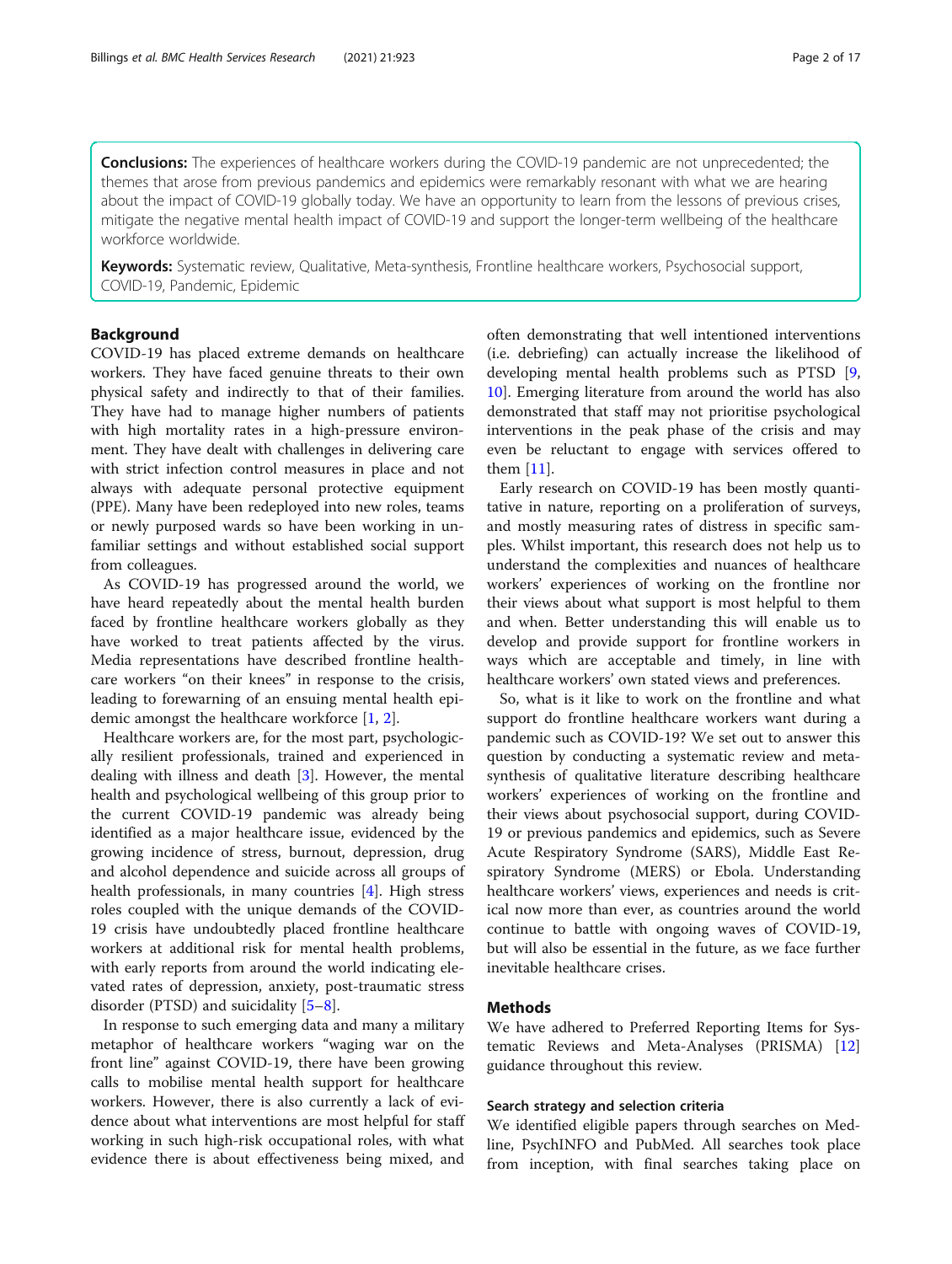September 28, 2020. Key search terms were related to the population (i.e. healthcare worker\*, health professional\* nurse\*, doctor\*, hospital staff), the intervention (i.e. psychosocial, psychological or emotional and experiences, support, intervention or help) and a number of disease specific key terms (i.e. COVID-19, SARS, MERS, H1N1, Ebola). (See [supplementary material](#page-14-0) for our full list of search terms). We also hand searched reference lists of included papers, grey literature and pre-print servers to identify other potentially relevant studies.

We included papers that reported original, published, qualitative research describing frontline healthcare workers' experiences of working during a pandemic or epidemic, and/or views of psychosocial support offered to them. This included mixed-methods studies where data on the qualitative component of the study was available. We included studies on all healthcare professionals, including students and trainees and qualified professionals working in a voluntary capacity. We excluded studies where less than 50% of the participants were frontline healthcare workers or where we could not extract data for healthcare workers alone. Due to the rapidity required for this review, only papers published in English were included.

#### Data screening and extraction

We removed duplicate articles then two reviewers independently screened titles and abstracts of retrieved papers for relevance. The texts of selected articles were then read in full by the two independent reviewers. We resolved any discrepancies about papers to be included at any stage through discussion between the two reviewers and the first author. Data from the selected papers were extracted onto a pre-designed data extraction template by the two reviewers (see Table [1\)](#page-3-0). We included all papers in the qualitative meta-synthesis.

## Quality appraisal

We assessed the quality of the studies included in the meta-synthesis using the Critical Appraisal Skills Programme (CASP) [\[13\]](#page-14-0) qualitative research checklist (see Table [2](#page-6-0)). The quality appraisal was carried out by the two independent reviewers and discrepancies were resolved through discussion. The CASP checklists are designed to be used as educational pedagogic tools and therefore are not intended to derive a quantitative rating for quality. In this review, we have followed CASP guidance and the methods described by Lachal et al. [[14](#page-14-0)] to describe whether studies met, partially met, or did not meet the CASP criteria. This information is provided to enable the reader to judge study quality for themselves (see [supple](#page-14-0)[mentary materials\)](#page-14-0). Of note, these ratings reflect what is included in the available report of the study and may not necessarily reflect detail that was attended to in the research process but not necessarily written up in the presented paper.

We did not exclude any studies from the metasynthesis based on their quality or sample size. This is a new and emerging topic of concern and we did not want to exclude smaller scale studies from less wellestablished settings given the insight they could potentially offer to this review question.

## Meta-synthesis

We followed guidance provided by Lachal et al. [\[14\]](#page-14-0) on synthesising qualitative literature in psychiatry. We extracted data from the results sections of papers (or general text in the case of published commentaries or reflective accounts) where information was given about healthcare workers' experiences and/or views of any form of psychosocial support provided during their work in response to a pandemic. This information was exported into NVivo Pro version 12 and analysed thematically [\[15](#page-14-0)].

In keeping with traditional thematic analysis, we sought initial immersion in the data by reading and rereading all the papers. We developed an initial coding frame from ten of the most immediately relevant and current papers. The coding frame was further developed and refined through coding of the full 46 papers, looking for shared themes, but also nuances and exceptions within the themes. Adhering to the principles of inductive methodology, we sought to derive our themes from the data, in this case the themes and examples given in the original papers, but then to synthesise these findings and develop an overarching set of themes and subthemes which captured the experiences and views of frontline healthcare workers across the studies. Examples and illustrative quotes are provided throughout to evidence our analyses.

#### Reflexivity

Reflexivity is important in all qualitative research and enables the reader to consider the validity of any qualitative analysis by better understanding the composition and position of the research team who have produced it. This research team is made up of a diverse group, representing different clinical specialities, career stages and cultural backgrounds. JB is a Consultant Clinical Psychologist and Associate Clinical Professor, specialising in trauma, PTSD and the mental health and wellbeing of high-risk occupational groups. BCFC and VG are MSc graduates in Clinical Mental Health. TG is a Senior Lecturer specialising in PTSD and responses to mass traumatic events. MB is a Principal Clinical Research Fellow and Consultant Psychiatrist. As such we brought a mix of different perspectives and experience to this topic.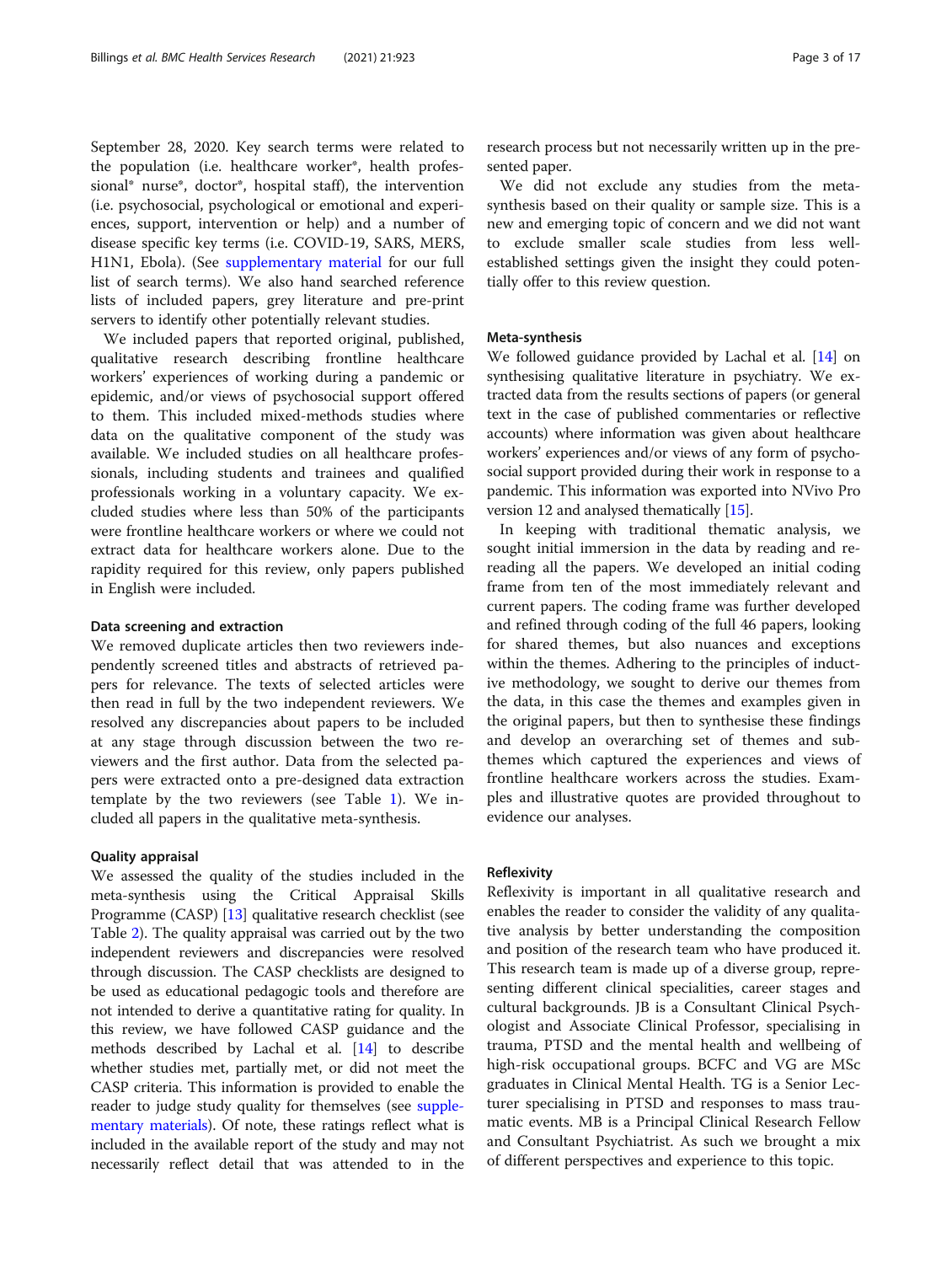<span id="page-3-0"></span>Author (year)

Aghaizu et al. [\[27](#page-15-0)]

Al Knawy et al. [\[42](#page-15-0)]

Andertun et al. [\[36](#page-15-0)]

Bensimon et al. [\[40](#page-15-0)]

Bergeron et al. [\[24](#page-15-0)]

Broom et al. [\[22](#page-15-0)]

[[11](#page-14-0)]

Chiang, et al. [\[38](#page-15-0)]

Chung, et al. [\[21](#page-15-0)]

Erland & Dahl [[28](#page-15-0)]

Fawaz & Samaha [[29](#page-15-0)]

Gershon et al. [\[16](#page-14-0)]

Guimard et al. [\[41](#page-15-0)]

Chen [[52\]](#page-15-0)

Chen et al. China

| Country                                     | Virus type | Sample                                                                                                                                                                                             | Study design (method of analysis)<br>6 focus groups (thematic analysis)                            |  |  |  |
|---------------------------------------------|------------|----------------------------------------------------------------------------------------------------------------------------------------------------------------------------------------------------|----------------------------------------------------------------------------------------------------|--|--|--|
| England,<br>Hungary,<br>Germany &<br>Greece | SARS-CoV   | 49 healthcare workers                                                                                                                                                                              |                                                                                                    |  |  |  |
| Saudi Arabia                                | MERS-CoV   | 28 mixed healthcare workers (9 management decision-makers<br>and 19 healthcare workers)                                                                                                            | Individual interviews and focus groups<br>(process evaluation and thematic<br>analysis)            |  |  |  |
| Sierra Leone                                | Ebola      | 9 (8 nurses and 1 physician)                                                                                                                                                                       | Individual narrative and focus group<br>interviews (qualitative content analysis)                  |  |  |  |
| Canada                                      | SARS-CoV   | 67 mixed healthcare workers (25 healthcare providers -<br>paramedics, respiratory therapists, social workers, physicians,<br>nurses)                                                               | Semi-structured interviews (grounded<br>theory although not explicitly stated)                     |  |  |  |
| Canada                                      | SARS-CoV   | 941 community nurses                                                                                                                                                                               | Open-ended questionnaire (thematic<br>analysis)                                                    |  |  |  |
| Australia                                   | Ebola      | 21 (8 consultants and 13 nurses)                                                                                                                                                                   | Semi-structured interviews (thematic<br>analysis)                                                  |  |  |  |
| China                                       | COVID-19   | 13 medical staff                                                                                                                                                                                   | Interview surveys (not stated)                                                                     |  |  |  |
| Taiwan                                      | SARS-CoV   | 21 nurses                                                                                                                                                                                          | Focus groups (thematic analysis)                                                                   |  |  |  |
| Hong Kong                                   | SARS-CoV   | 8 nurses                                                                                                                                                                                           | 'Focused but non-structured talking<br>technique' (Colaizzi'a (1978) phenom-<br>enological method) |  |  |  |
| Sierra Leone                                | Ebola      | 11 midwives                                                                                                                                                                                        | Semi-structured interviews (thematic<br>cross-case analysis)                                       |  |  |  |
| Lebanon                                     | COVID-19   | 13 health care providers                                                                                                                                                                           | Semi-structured interviews (thematic<br>content analysis)                                          |  |  |  |
| West Africa                                 | Fbola      | 16 health care volunteers                                                                                                                                                                          | Semi-structured interviews (thematic<br>analysis)                                                  |  |  |  |
| Democratic<br>Republic of<br>Congo          | Ebola      | 27 nurses                                                                                                                                                                                          | Focus groups (not stated)                                                                          |  |  |  |
| Uganda and<br>Republic of<br>Congo          | Fbola      | Mixed healthcare workers<br>(Uganda - 6 individual nurses and 2 focus groups of nurses &<br>healthcare workers) (Congo - 4 individual nurses and 2 focus<br>groups of nurses & healthcare workers) | Open-ended and semi-structured inter-<br>views and focus groups (not stated)                       |  |  |  |

| Hewlett &<br>Hewlett<br>[50] | Uganda and<br>Republic of<br>Congo | Ebola                            | Mixed healthcare workers<br>(Uganda - 6 individual nurses and 2 focus groups of nurses &<br>healthcare workers) (Congo - 4 individual nurses and 2 focus<br>groups of nurses & healthcare workers) | Open-ended and semi-structured inter<br>views and focus groups (not stated)       |
|------------------------------|------------------------------------|----------------------------------|----------------------------------------------------------------------------------------------------------------------------------------------------------------------------------------------------|-----------------------------------------------------------------------------------|
| Honey &<br>Wang [51]         | New Zealand                        | H1N1                             | 5 ICU Nurses                                                                                                                                                                                       | Focus Group ('Grounded Theory type<br>approach <sup>'</sup>                       |
| Im et al.<br>$[26]$          | South Korea                        | MERS-CoV                         | 8 nurses                                                                                                                                                                                           | Interviews (not stated)                                                           |
| Ives et al.<br>$[35]$        | UK                                 | General<br>influenza<br>pandemic | 64 healthcare workers                                                                                                                                                                              | Focus groups and interviews (thematic<br>analysis although not explicitly stated) |
| Kim [30]                     | South Korea                        | MERS-CoV                         | 12 nurses                                                                                                                                                                                          | In-depth interviews (Colaizzi'a (1978)<br>phenomenological method)                |
| Koh et al.<br>$[19]$         | Singapore                          | SARS-CoV/<br>H1N1                | 10 nurses                                                                                                                                                                                          | Semi-structured interviews (thematic<br>analysis)                                 |
| Lam &<br>Hung [34]           | Hong Kong                          | Swine Flu                        | 10 nurses                                                                                                                                                                                          | Semi-structured interviews (content<br>analysis)                                  |
| Lamb $[31]$                  | West Africa                        | Ebola                            | 14 mixed healthcare workers (doctors, nurses, allied health<br>professionals and support personnel (health care assistants,<br>biomedical scientists, PPE monitors and drivers))                   | Semi-structured interviews (grounded<br>theory)                                   |
| Lau &                        | Hong Kong                          | SARS-CoV                         | 1 (nurse manager)                                                                                                                                                                                  | Structured reflection (not stated)                                                |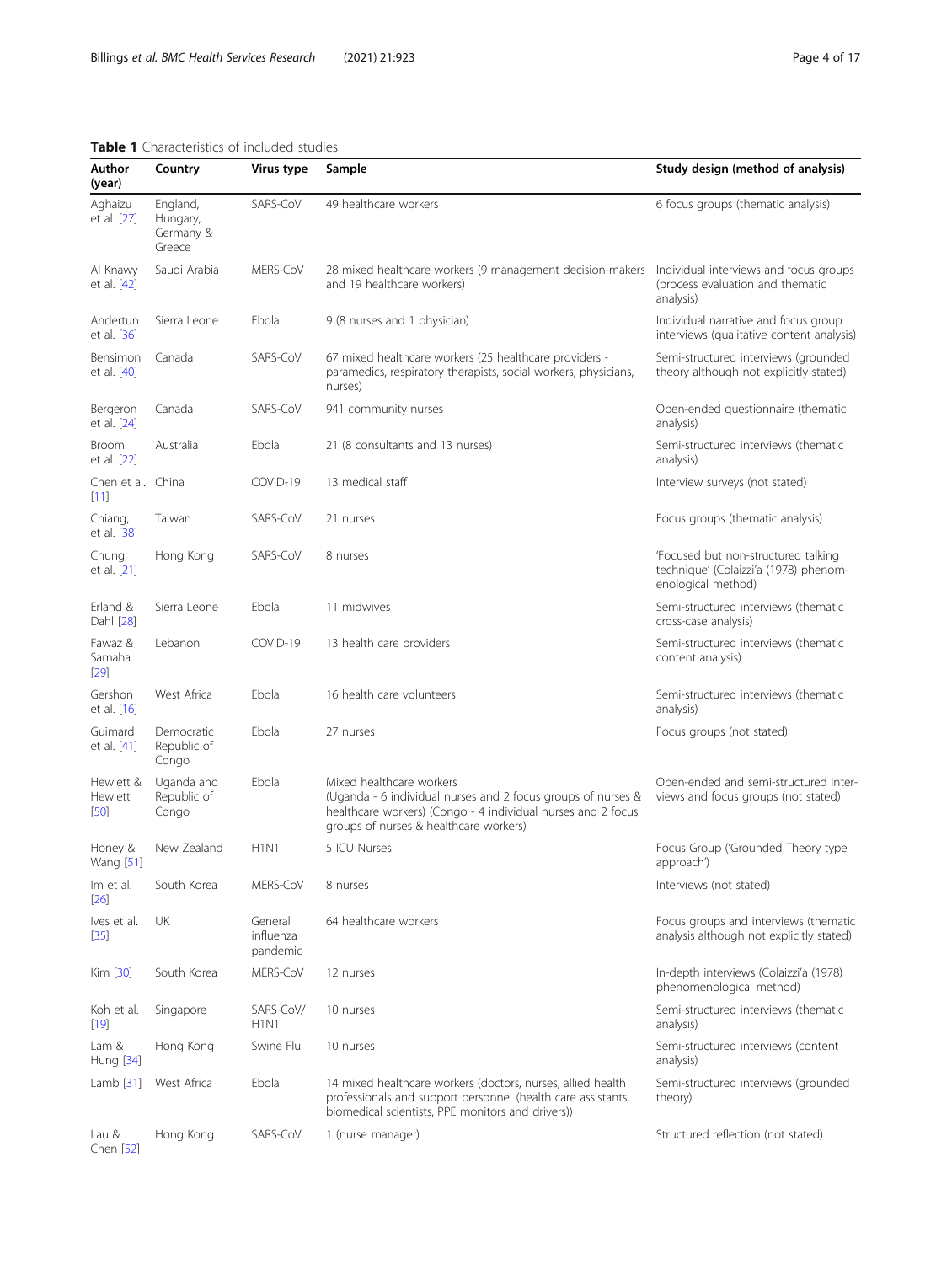## Results

A total of 1019 records were initially returned. 37 articles were identified through other sources (hand searching of reference lists, grey literature, and pre-print servers). After de-duplication, the titles and abstracts of 808 articles were screened by the two reviewers. Of these, 665 were agreed to be irrelevant, resulting in 143 studies which were read in full by the two reviewers. At this stage, 97 studies were excluded as either the wrong study design  $(n = 86)$  or not having relevant outcomes  $(n = 11)$ . This resulted in 46 papers which we included in the review and meta-synthesis (see Fig. 1).

Characteristics of the 46 studies included in the metasynthesis are shown in Table [1.](#page-3-0)

Out of the 46 studies included in the meta-synthesis, 21 studies were based on participants in Asia, 12 in Africa, seven in North America, four in Australasia and two in Europe. Fifteen studies looked at experiences of Ebola, 14 at SARS, five at COVID-19, four at unspecified influenza pandemics, three at MERS, three at H1N1, one at Avian flu, one at swine flu and one at general public health emergencies (one study looked at both SARS and H1N1). Most participants were described as healthcare workers, nurses or medical staff. All studies were published between 1999 and 2020. In most studies data were collected through individual interviews or focus groups, although one study was a personal reflective account and one paper a commentary citing interviews which had been conducted. A variety of analytic methods were used including thematic analysis, content analysis, framework analysis and phenomenological analysis, although many papers did not state the specific method used to analyse their data.

The quality of studies varied, although most were of moderate quality. Many studies included in this synthesis were rated as only partially meeting criteria due to issues of clarity regarding recruitment strategies, data collection and methods of analysis, ethical issues and consideration of the relationship between participants and researchers. The results of the quality assessment of included studies using CASP [\[13](#page-14-0)] criteria are shown in Table [2](#page-6-0) (please see [supplementary materials](#page-14-0) for individual study quality ratings).

#### Meta-synthesis

Themes derived from the meta-synthesis are shown in Table [3.](#page-7-0)

## 1. Physical health, safety and security

Themes related to physical health, safety and security pervaded nearly all included papers.

## 1.1 Concerns for self

The predominant concern across most staff groups, across all pandemics, was becoming infected with the virus themselves. For example, Gershon et al. [[16\]](#page-14-0) writing about healthcare volunteers' experiences of treating Ebola in Emergency Treatment Units (ETUs) in West Africa describe:

Thoughts of getting infected were the uppermost concern for most, especially during the beginning of the deployment when they were still becoming acclimated to the ETU and whenever there was a breach in infection control protocol and practice. For some, fear was constant. One participant recalled constantly thinking, "Don't let me get Ebola, don't let me get Ebola." (pp. 9–10)

Fears of contamination were exacerbated by experiences of inadequate PPE which was a recurrent theme across many papers, transcending different countries and pandemics. Shih et al. [[17](#page-14-0)] explored nurses' experiences of treating SARS in Taiwan in the early 2000s and noted:

In this beginning stage, the factors contributing to the nurses' fear about fatal infection by SARS were based on a lack of defensive protection against the disease (p. 173)

Thirteen years later, Yin & Zeng [\[18](#page-14-0)] document nurses' experiences of treating COVID-19 in China and quote one of their participants:

"I hope that personal protective equipment is available every day so that I don't have to worry as much about myself or my colleagues getting infected." (p. 2)

### 1.2 Concerns for others

A few studies provided exceptions where frontline workers reported less concern over their own immediate health, but nevertheless still expressed significant concerns for others [[11\]](#page-14-0). Workers were preoccupied about their families becoming ill and were particularly concerned that they themselves might transmit the illness to their loved ones. For example, talking about nurses' experiences of SARS in Singapore, Koh et al. [\[19](#page-14-0)] reported that:

Some participants were not concerned about themselves, rather they were concerned that they would, because of their exposure to infected patients, colleagues or visitors to the organization, inadvertently infect their family. (p. 199)

Many made sacrifices and sought to protect their loved ones by staying away from them. For example, Yin and Zeng [\[18](#page-14-0)] quote a nurse in China in the early stages of COVID-19: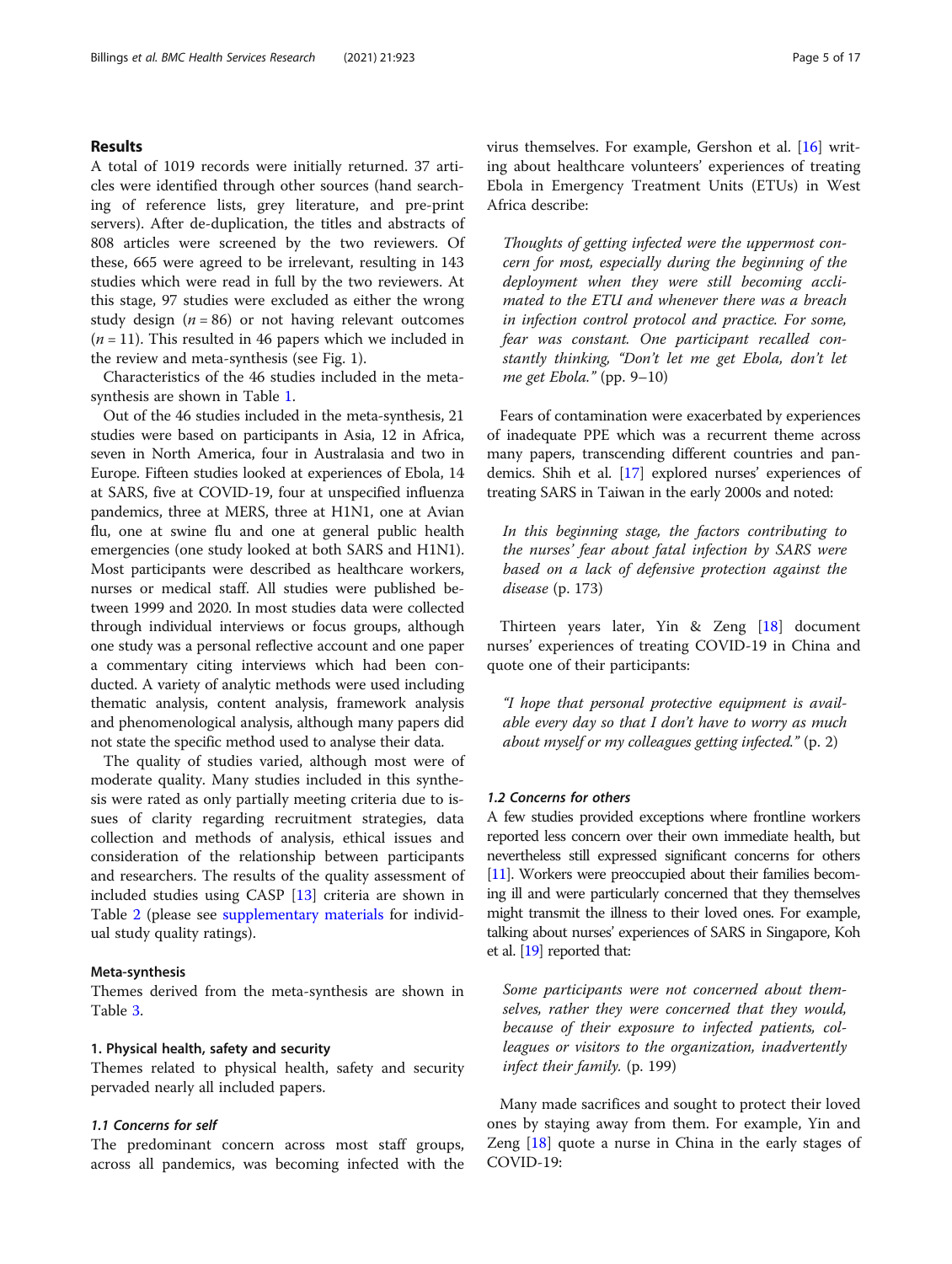## Table 1 Characteristics of included studies (Continued)

| Author<br>(year)                 | Country                                      | Virus type                       | Sample                                                                                                                                                                                                                                                                           | Study design (method of analysis)                                                            |  |
|----------------------------------|----------------------------------------------|----------------------------------|----------------------------------------------------------------------------------------------------------------------------------------------------------------------------------------------------------------------------------------------------------------------------------|----------------------------------------------------------------------------------------------|--|
| Lee et al.<br>[53]               | Taiwan                                       | SARS-CoV                         | 26 nurses                                                                                                                                                                                                                                                                        | Focus groups, semi-structured inter-<br>views and a questionnaire (not stated)               |  |
| Liu & Liehr China<br>$[33]$      |                                              | SARS-CoV                         | 6 nurses                                                                                                                                                                                                                                                                         | Descriptive exploratory qualitative<br>study (content analysis)                              |  |
| Liu et al.<br>[54]               | Chinese nurses<br>working in Sierra<br>Leone | Fbola                            | 10 nurses                                                                                                                                                                                                                                                                        | Semi-structured interviews (Colaizzi's<br>seven-step method)                                 |  |
| Liu et al.<br>$[55]$             | China                                        | COVID-19                         | 15 nurses                                                                                                                                                                                                                                                                        | Semi-structured interviews (not stated)                                                      |  |
| Locsin<br>et al. [56]            | Uganda                                       | Ebola                            | 15 nurses                                                                                                                                                                                                                                                                        | Written narratives (van Manen's (1990)<br>hermeneutic phenomenological<br>analysis)          |  |
| McMahon<br>et al. [57]           | Sierra Leone                                 | Ebola                            | Health Volunteers (13 focus group discussions - exact<br>number of participants not stated)                                                                                                                                                                                      | Focus groups (adapted framework<br>approach)                                                 |  |
| Mok et al.<br>[39]               | Hong Kong                                    | SARS-CoV                         | 10 nurses                                                                                                                                                                                                                                                                        | Interviews (content analysis)                                                                |  |
| Moore<br>et al. [23]             | Canada                                       | SARS-CoV                         | 105 mixed healthcare workers (occupational health staff,<br>infection control practitioners, physicians, clinical nursing staff,<br>allied health professionals (e.g. respiratory therapists,<br>laboratory technicians, physiotherapists), support staff, hospital<br>managers) | Focus groups (not stated)                                                                    |  |
| O'Boyle<br>et al. [58]           | <b>USA</b>                                   | Public<br>health<br>emergencies  | 33 hospital nurses                                                                                                                                                                                                                                                               | Focus groups (not stated)                                                                    |  |
| O'Sullivan<br>et al. [59]        | Canada                                       | SARS-CoV                         | 100 nurses                                                                                                                                                                                                                                                                       | Focus groups (thematic analysis)                                                             |  |
| Pearce<br>et al. [60]            | Australia                                    | General<br>influenza<br>pandemic | 19 (9 nurses, 10 GPs)                                                                                                                                                                                                                                                            | Interviews & focus groups (not stated)                                                       |  |
| Raven<br>et al. [20]             | Sierra Leone                                 | Ebola                            | 25 frontline healthcare workers                                                                                                                                                                                                                                                  | In depth interviews, semi-structured in-<br>terviews and observation (framework<br>analysis) |  |
| Raven<br>et al. [61]             | Sierra Leone                                 | Ebola                            | 25 mixed healthcare workers                                                                                                                                                                                                                                                      | In-depth interviews (framework<br>analysis)                                                  |  |
| Rubin<br>et al. [25]             | West Africa                                  | Ebola                            | 51 mixed healthcare workers (30 Public Health England staff,<br>21 non-governmental organization (NGO) staff)                                                                                                                                                                    | Telephone interviews (thematic analysis<br>although not explicitly stated)                   |  |
| Sarikaya &<br>Erbaydar<br>$[62]$ | Turkey                                       | Avian Flu                        | 17 mixed healthcare workers (12 doctors, 3 allied health<br>personnel, 1 midwife, 1 nurse).                                                                                                                                                                                      | Interviews (thematic analysis)                                                               |  |
| Shaw<br>et al. [63]              | Australia                                    | General<br>influenza<br>pandemic | 60 GPs                                                                                                                                                                                                                                                                           | Semi-structured interviews (thematic<br>analysis although not explicitly stated)             |  |
| Shih et al.<br>$[17]$            | Taiwan                                       | SARS-CoV                         | 200 Nurses                                                                                                                                                                                                                                                                       | Semi structured interviews and open-<br>ended questionnaire (thematic analysis)              |  |
| Shih et al.<br>$[43]$            | Taiwan                                       | SARS-CoV                         | 70 nurse leaders                                                                                                                                                                                                                                                                 | Focus group interviews (content<br>analysis)                                                 |  |
| Smith<br>et al. [32]             | <b>USA</b>                                   | Ebola                            | 37 (any staff member who participated in the care of the EVD<br>patients who were treated at the NBU during 2014.)                                                                                                                                                               | Semi-structured interviews (not stated)                                                      |  |
| Sun et al.<br>[37]               | China                                        | COVID-19                         | 20 nurses                                                                                                                                                                                                                                                                        | Semi-structured interviews (Colaizzi's 7-<br>step method)                                    |  |
| Taylor<br>et al. [64]            | <b>USA</b>                                   | General<br>influenza<br>pandemic | 46 local health department staff (aimed for half the focus<br>groups to be with frontline local health department staff)                                                                                                                                                         | Focus groups (thematic analysis)                                                             |  |
| von<br>Strauss<br>et al. [44]    | West Africa                                  | Ebola                            | 44 nurses                                                                                                                                                                                                                                                                        | Open-ended questionnaire (not stated)                                                        |  |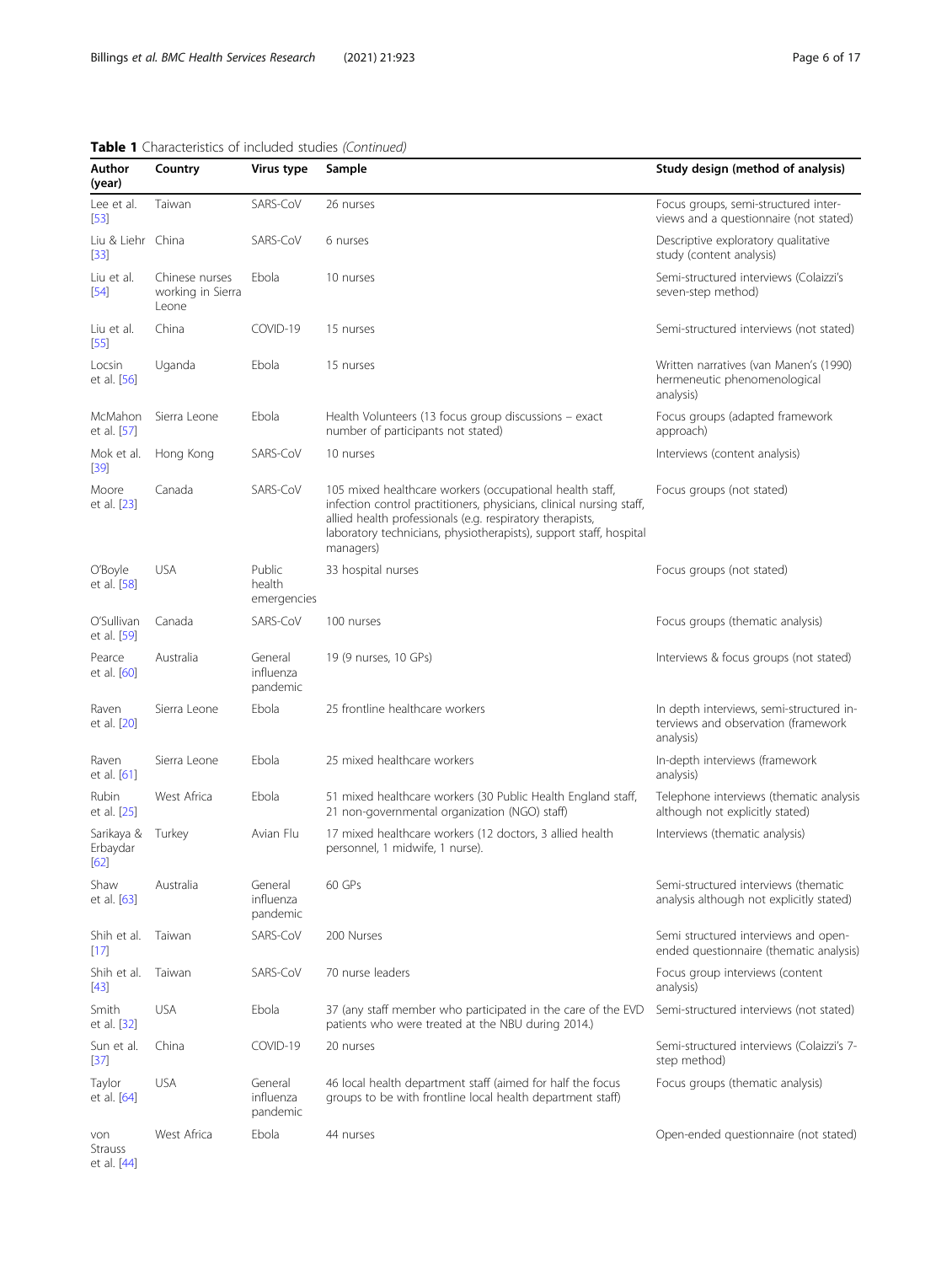| Author<br>(year)    | Country   | Virus type | Sample                      | Study design (method of analysis)                 |
|---------------------|-----------|------------|-----------------------------|---------------------------------------------------|
| Wong<br>et al. [65] | Hong Kong | H1N1       | 10 mixed healthcare workers | Semi-structured interviews (thematic<br>analysis) |
| Yin &<br>Zeng [18]  | China     | $COMID-19$ | 10 nurses                   | Semi structured interviews (category<br>analysis) |
|                     |           |            |                             |                                                   |

<span id="page-6-0"></span>Table 1 Characteristics of included studies (Continued)

"I stay at a hotel every day and am afraid of getting my family sick. I'm afraid to go home and haven't seen my mom and dad for a long time." (p. 3)

Fellow healthcare workers falling ill with the virus was a significant cause for preoccupation and distress amongst participants [[20\]](#page-15-0). Chung et al. [\[21](#page-15-0)] describe nurses' experiences of treating colleagues affected by SARS in Hong Kong:

All of the participants described being particularly vulnerable when caring for patients who were healthcare workers, whether doctors, nurses or support staff who had contracted the disease at work. That the patients were colleagues in a similar situation in life gave a more personally emotive dimension of the experience (p. 513)

## 1.3 Practical and environmental issues

Healthcare workers were also impacted by practical and environmental issues in the settings in which they worked. Whilst, for the most part, healthcare workers' fears were allayed by adequate PPE, it was also noted in several papers how the PPE caused discomfort and impacted on communication. For example, Broom et al. [[22\]](#page-15-0) describe the experience of doctors and nurses in an Australian hospital:

The equipment was described as cumbersome and hot, and staff reported finding it difficult to communicate with others who were wearing the PPE. Basic clinical procedures were deemed impossible by participants while wearing the recommended PPE. (p. 106)

Some studies commented on the pay off between staff safety and patient care. For example, Moore et al. [[23](#page-15-0)] describing the treatment of SARS in Canada quote one participant:

"What we've been told is...that [in] triage, you change your goggles, gloves, mask and gown between every patient and its 100% not feasible. It can't be done. Patients would be dying waiting at the triage desk." (p. 265)

Many studies also commented on the settings in which healthcare workers treated those affected by the pandemic being unfit for purpose and lacking in essential resources. Talking about nurses' experiences of the Ebola crisis in West Africa, Gershon et al. [[16\]](#page-14-0) state:

By any measure and at multiple levels, the early humanitarian response to the Ebola epidemic was extraordinarily challenging. Health care facilities and systems, already severely under-resourced in the affected areas, were strained to the limit. (p. 8)

| <b>Table 2</b> Quality of selected studies – number of studies meeting each CASP criteria |  |  |  |  |  |  |  |  |
|-------------------------------------------------------------------------------------------|--|--|--|--|--|--|--|--|
|-------------------------------------------------------------------------------------------|--|--|--|--|--|--|--|--|

|                                                                                         | <b>Totally met</b> | Partially met | Not met |
|-----------------------------------------------------------------------------------------|--------------------|---------------|---------|
| 1. Was there a clear statement of the aims of the research?                             | 44                 |               |         |
| 2. Is a qualitative methodology appropriate?                                            | 45                 |               |         |
| 3. Was the research design appropriate to address the aims of the research?             | 43                 |               | 0       |
| 4. Was the recruitment strategy appropriate to the aims of the research?                | 24                 | 18            | 4       |
| 5. Were the data collected in a way that addressed the research issue?                  | 28                 | 17            |         |
| 6. Has the relationship between researcher and participants been adequately considered? | 11                 | 10            | 25      |
| 7. Have ethical issues been taken into consideration?                                   | 24                 | 12            | 10      |
| 8. Was the data analysis sufficiently rigorous?                                         | 31                 | 10            |         |
| 9. Is there a clear statement of findings?                                              | 39                 |               |         |
| 10. How valuable is the research?                                                       | 36                 | 10            | 0       |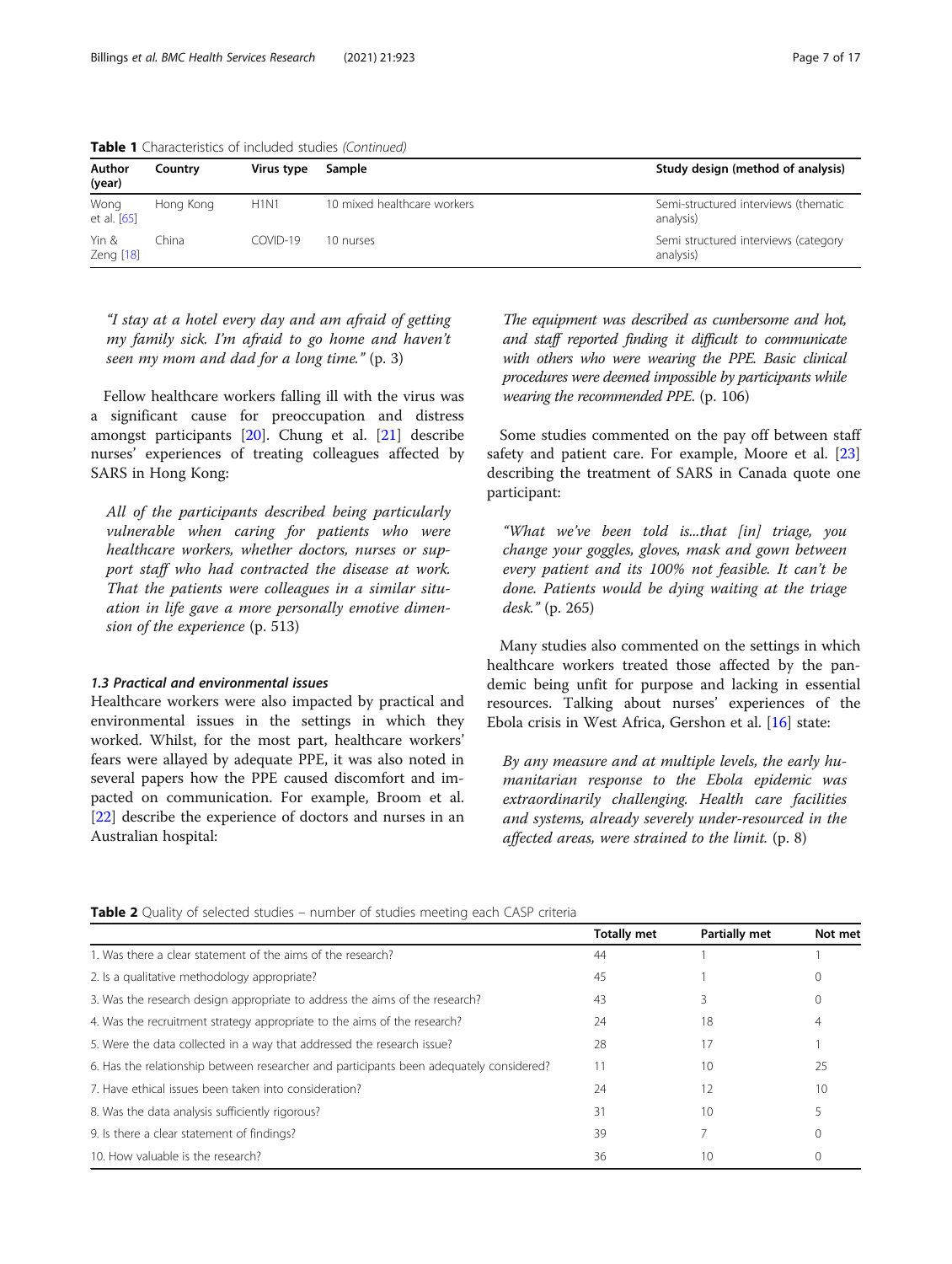<span id="page-7-0"></span>Table 3 Overarching themes from meta-synthesis

| Themes (sub-themes)                                                                                                                   |
|---------------------------------------------------------------------------------------------------------------------------------------|
| 1. Physical health, safety and security<br>1.1 Concerns for self<br>1.2 Concerns for others<br>1.3 Practical and environmental issues |
| 2. Workload                                                                                                                           |
| 3. Stigma                                                                                                                             |
| 4. Ethical, moral and professional dilemmas                                                                                           |
| 5. Personal and professional growth                                                                                                   |
| 6. Support to and from others<br>6.1 Family and friends<br>6.2 Colleagues and peers<br>6.3 Organisations<br>6.4 Media and the public  |
| 7. Knowledge and information<br>7.1 Communication<br>7.2 Training                                                                     |
| 8. Formal support                                                                                                                     |
|                                                                                                                                       |

This was not unique to developing countries, with similar challenges reported in Canada [[23\]](#page-15-0) and Australia [\[22\]](#page-15-0).

## 2. Workload

Healthcare workers commonly reported elevated workloads, which impacted on their psychosocial wellbeing. They cited increased hours and weekend shifts, additional time taken to manage PPE and increased paperwork as frequent sources of stress [[24](#page-15-0)]. This was compounded by staff shortages (due to inadequate staffing or staff absences because of ill health or caring responsibilities) resulting in requirements for staff to work overtime. This led to the workers feeling fatigued and risking mistakes. A nurse from Toronto in the study by Moore et al. [[23\]](#page-15-0) described her experiences:

"I work 12-hour shifts in emergency, rarely got a break, we were not permitted to have fluids at the desk. None. None in the care area. So we were going for five or six hours with nothing to drink. We were so exhausted. So at the end of your 12 hour shift by 6 or 7 hours you're so exhausted that you're crazy. That is now leading to sloppy practice." (p. 265)

However, because of staff shortages, some participants were noted to describe feeling guilty for taking time off to rest [[16](#page-14-0), [25](#page-15-0)]. Even when able to take a break, this was not always possible. Several studies described staff being unable to leave the hospital or hotel environment, feeling isolated outside of work or having little access to other activities [[25,](#page-15-0) [26\]](#page-15-0).

Financial consequences of working, or not working, during the pandemic were also discussed. For some, sickness entitlements were considerably less than usual salaries and some staff were not paid at all if unable to work. This led to significant financial hardship and a motivation for some to work even when unwell [\[27](#page-15-0)]. Some were offered a 'risk allowance' for the work that they undertook, which was a source of motivation for some, although professional duty of care usually outweighed financial incentives for most. Nevertheless, when financial remuneration was offered but delayed or not provided, workers felt abandoned and betrayed. Such betrayals of trust exacerbated pre-existing disaffection amongst healthcare workers. For example, Bergeron et al. [\[24](#page-15-0)] quote one participant in their sample of community nurses working on SARS:

"The SARS epidemic changed my view of nursing in Ontario. I finally realized that nurses were undervalued, underappreciated and undercompensated for the risks they take on daily to provide adequate healthcare to their clients." (p. 49)

## 3. Stigma

Participants in many of the studies talked about experiencing stigma as a result of working on the pandemic. This was greatest in the earlier phases of the outbreaks or in contexts where less was understood about transmission of the virus.

In addition to their own fear of becoming infected with Ebola, the midwives also had to deal with the public fear of the contagious disease. Ebola was an unknown disease in Sierra Leone prior to the outbreak, and lack of knowledge resulted in rumours and misunderstandings among the general population [[28\]](#page-15-0) (p. 25)

Stigma also appeared in the studies of COVID-19. Fawaz and Samaha [\[29](#page-15-0)] quoted one of the nurses in their sample from Lebanon:

"My aunt was standing way far from me when I saw her in the street...she felt like I was infected...treated me as if I am the virus."  $(p. 563)$ 

This stigma extended to the families of healthcare workers with some reporting their children being discriminated against  $[30]$  $[30]$ . Other studies pointed to the hypocrisy that some healthcare workers experienced when they were publicly commended for their work but privately discriminated against [[26](#page-15-0)].

## 4. Ethical, moral and professional dilemmas

One of the greatest sources of tension was the competing obligation healthcare workers felt between providing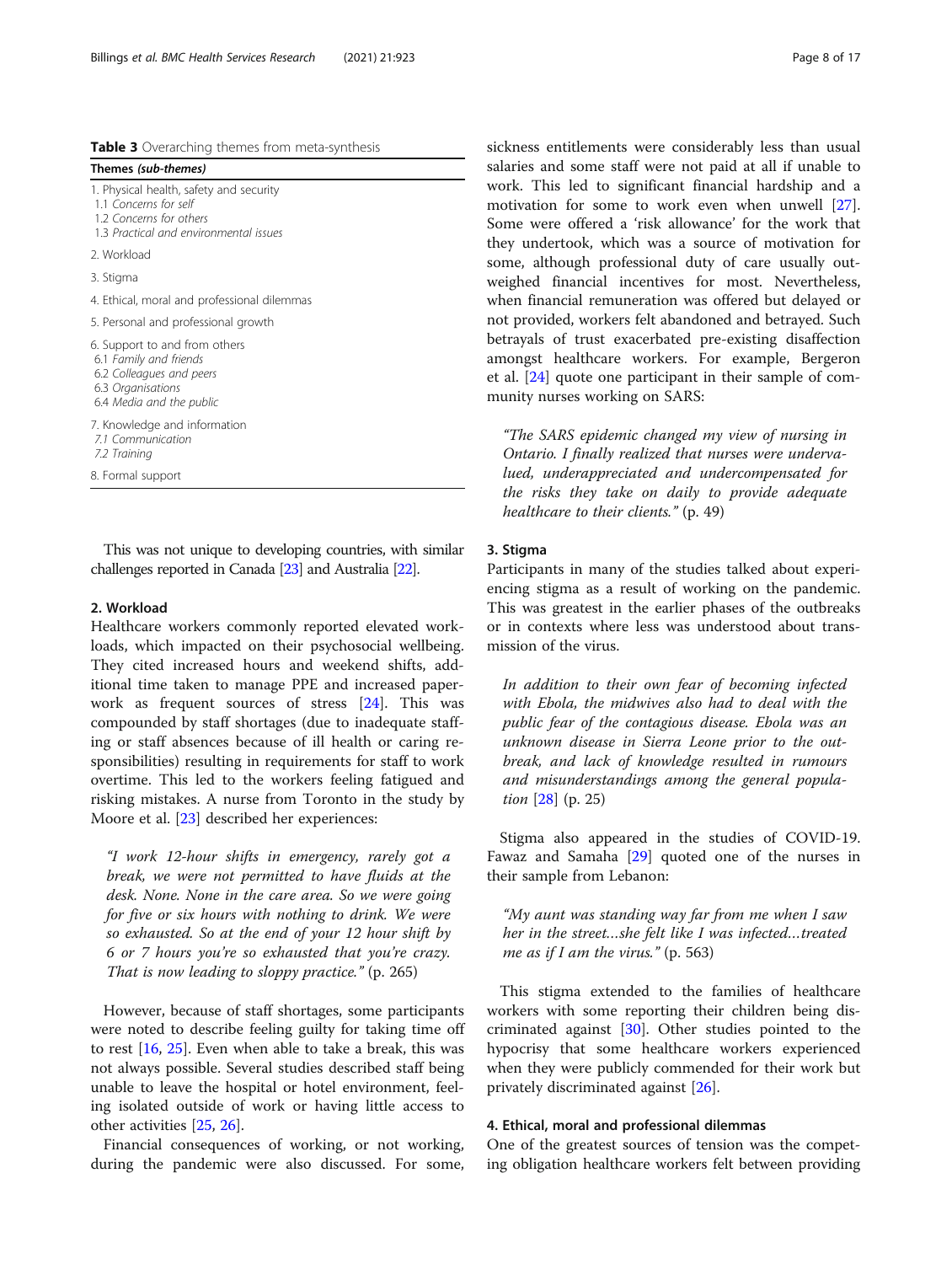good patient care and protecting their own physical safety. Strict infection control procedures meant that staff were not always able to intervene in the way they wanted, resulting in them feeling like they fell short of their usual standards of care. For example, Lamb [[31](#page-15-0)] quotes a healthcare worker in West African during the Ebola outbreak:

"The biggest conflict within me, was the lack of ability…to put your hand on a shoulder…or hold their hand." (p. 132)

Further constraints due to lacking resources exacerbated healthcare workers distress and led to a sense of futility. Comments such as "I couldn't do anything to stop it" [[32\]](#page-15-0) p. 107 and "we could not do enough" [[33\]](#page-15-0) (p. 2884) pervaded many narratives. Several studies discussed the undignified manner of patient deaths and healthcare workers' lack of ability to provide access to adequate pain medication due to limited resources or give them any measure of comfort due to PPE and safety measures as a great source of distress. For example, Liu and Liehr [[33\]](#page-15-0) in their study of nurses caring for SARS patients in China describe:

Another source of pressure for the nurse was the demise of patients and the coexisting feeling that they could not do enough. Wards to isolate and care for SARS patients were often created from available space, such as outpatient centres, which lacked optimal equipment to manage the complexity of SARS patient care. The feeling of not being able to do enough occurred partly because of the limited resources of the environment. "Things we did for patients, such as cleaning patients, were not enough… the thought that I didn't try my best for patients could not disappear." (p. 2884)

Staff shortages and the associated lack of support meant workers were left to make difficult, often life and death, decisions on their own, which were noted to cause serious ethical dilemmas. Inequalities and decisions about who should get access to resources; beds, medication and vaccines also caused staff significant upset. The impact of these dilemmas appeared to continue after the crisis had passed. Gershon et al. [[16\]](#page-14-0) describe the experiences of US healthcare volunteers after returning from the Ebola crisis in West Africa:

Participants reported feelings of grief, mourning, sadness, depression, remorse, and regret upon their return. As one participant said, "Oh, we could have done much, much more." (p. 15)

Nevertheless, for the most part, workers felt inherently motivated to undertake this work and held a strong conviction that not doing so would be unethical. The idea of not treating patients affected by the virus was seen as "cowardly"  $[34]$  $[34]$  $[34]$  (p. 244) and "morally unacceptable"  $[35]$  $[35]$  $[35]$ (p. 6) and staff who avoided this work were viewed with scepticism.

## 5. Personal and professional growth

Concurrent to the pressures noted above, many healthcare workers described aspects of the work as enjoyable and rewarding and appeared to derive job satisfaction from work that they felt was "important" and "meaning $ful''$  [\[36\]](#page-15-0) p. 648.

These sentiments seemed more pronounced when workers saw patients improve and leave the ward, and over time as the number of infections and deaths declined [\[36\]](#page-15-0). The gratitude of others; patients, their families and wider society was noted to increase their sense of fulfilment [[25](#page-15-0)].

Even in some of the most challenging moments, many healthcare workers found meaning in their work, for example, Erland and Dahl [[28\]](#page-15-0) describe midwives caring from pregnant women dying from Ebola in Sierra Leone who "found it meaningful to be there and care for the women in their last moment of life." (p. 25).

Overcoming such immense challenges tested the participants and imbued some with a sense of greater professional confidence and competency [[37\]](#page-15-0). Several studies described staff gaining new knowledge and skills which they felt would equip them in their future work, especially if they ever worked in a pandemic situation again. Some also reported personal growth and developing confidence in their own resilience [[38\]](#page-15-0).

Nevertheless, deriving meaning and taking pride in their achievements did not render healthcare workers immune from the longer lasting impact of the work.

"I've just lost my way. When I got back, the problems were still there…Reforming a new life has been tough. I guess you could call it PTSD. I'm proud of what I did…. but in my personal life, I've paid a heavy price."  $[16]$  $[16]$ . (pp. 16–17)

## 6. Support to and from others

Sources of support were discussed in many of the papers, although healthcare workers' experiences demonstrated that many potential sources of support could also be additional sources of stress.

## 6.1 Family and friends

Families and friends were important sources of support but could place pressure on the healthcare workers. Some tried to dissuade them from working on the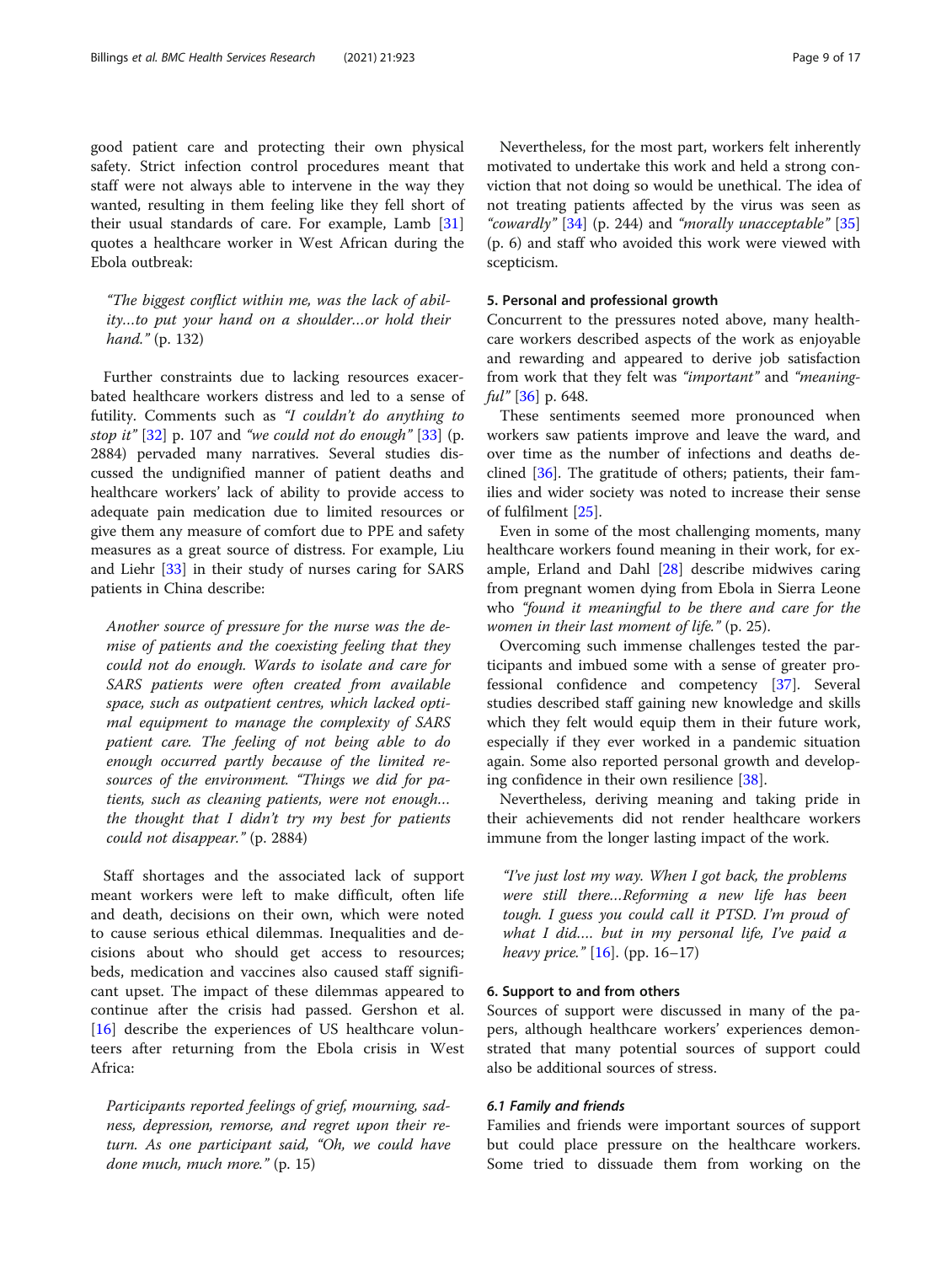pandemic, leading the workers, in some cases, to withhold from their families what they were doing [\[16](#page-14-0)].

For the most part, healthcare workers appreciated the opportunity to stay in touch with friends and family, usually over the phone. This was reported to bring them comfort as well as allay the worries of their loved ones. However, this could still place an emotional burden on the workers:

"Sometimes, I was too tired to talk over the phone but I still wanted to switch on the mobile because I was concerned about my family's condition…I found I could not control my temper during that period. After two sentences of talk with my family, I felt short of breath and became very frustrated. I understood that my family would like to listen to my voice, but I just could not talk."  $[39]$  $[39]$  (p. 157)

The competing demands of managing work and family life during a pandemic was also a source of stress. As described by Bergeron et al. [\[24\]](#page-15-0) during SARS in Canada:

The juggling of work/family demands often had personal costs: "I rarely saw my husband and when I did I had little energy left for him. The strain almost cost me my marriage." (p. 50)

Reintegrating into normal family life after their work on the pandemic was over was also problematic for some. Several studies described workers missing colleagues and struggling to re-engage with previous work. For example, Gershon et al. [\[16](#page-14-0)] describe US healthcare workers struggling to readjust on returning from volunteering in West Africa:

Others mentioned feeling isolated because the only people that they felt they could really talk to and who understood what they were feeling were the people who had deployed with them. "You breathe, you eat, you sleep it, for 24 hours of every day. It's not like you can come back home and relax with your family. Your heart is just not into it.". (p. 16)

## 6.2 Colleagues and peers

For the most part, working with colleagues during the pandemic was noted to provide an important source of mutual support, opportunities to learn from each other and facilitate camaraderie.

Buddying systems, whereby more experienced staff supported newer staff, seemed appreciated, as were opportunities for informal group reflection. This seemed to enable staff groups to normalise difficult responses and provide appropriate reassurance. As described, in Lamb's [[31\]](#page-15-0) study of Ebola:

Participants described how they would simply sit down together at the end of a shift, share a cup of tea and discuss the events of the day: "quite a few of them [juniors] had never seen a dead body before, certainly never dealt with dying patients. .. but we would just sort of just sit down and chat about it and about how they were feeling…it was ok to feel upset, it's just a perfectly normal reaction." (p. 133)

Some healthcare workers also spoke about the value of social media platforms for keeping in touch with colleagues, such as WhatsApp groups. Some did nevertheless lament the loss of previous opportunities to socialise with colleagues face to face and outside of work [[18\]](#page-14-0).

Colleague and peer relationships could also be the source of some stress. Unfair distribution of work and the refusal of some colleagues to treat patients affected by the virus caused notable tensions.

"There was real division created amongst staff. We'd all be working in the ICU and there was a long list of people who said they're not going in because of so and so…And this created resentment, hostility because there were a core group of us who went in there more often than we would have had to otherwise had all of us been sharing that responsibility. We carried a burden that wasn't equally shared." [[40\]](#page-15-0) (p. 2570)

This was exacerbated by inequities in pay and conditions for what healthcare professionals perceived to be equivalent work with the same risks.

## 6.3 Organisations

Healthcare workers valued support from their organisations but gave many examples of not feeling adequately supported. Some workers reported feeling coerced into working with infected patients or in inappropriate conditions [\[40\]](#page-15-0). Participants across most studies felt that their organisations had an institutional duty to provide staff with sufficient protection to work safely.

Workers reported feeling supported by their organisations when there was clear alignment and shared decision making between senior managers and frontline healthcare workers but less supported when staff safety was not a clear priority. Workers also valued their organisations supporting them to take time off from their roles.

Workers' perceptions of their organisation's preparedness varied with workers in several studies reporting a lack of established protocols. Staff in some studies commented on hoping that their organisations would learn from these experiences and be better prepared in the future.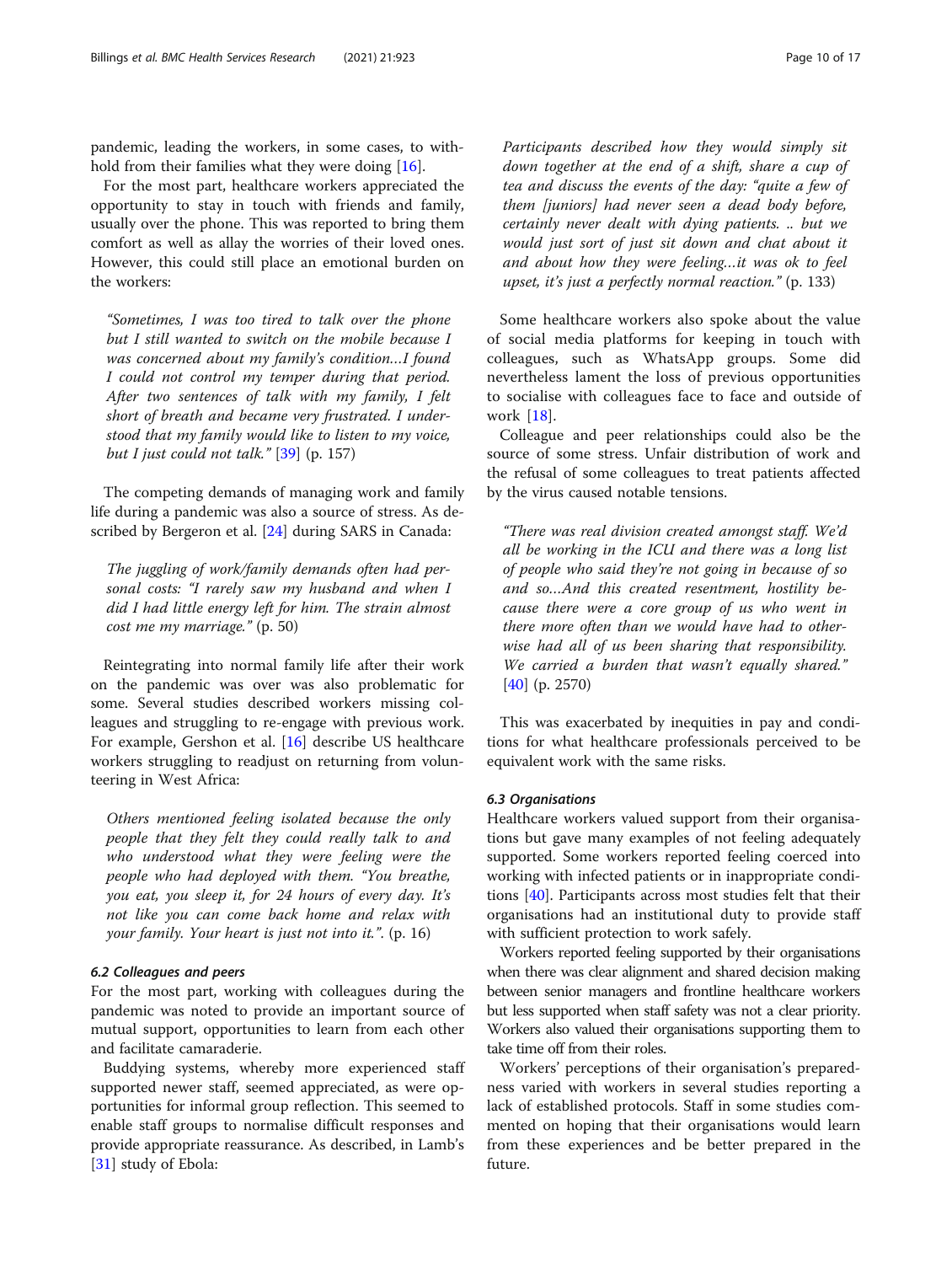Workers wanted their hard work and sacrifices to be recognised by their organisations, although the degree to which they expected to be additionally rewarded varied. Nevertheless, they expected a degree of support in return for the sacrifices they made that not all felt was met. For example, Guimard et al. [\[41\]](#page-15-0) commenting on a focus group discussion amongst nurses write:

It was revealed during discussions that most of the nurses who volunteered to care for Ebola patients were very disappointed about the recognition they received for their actions. Most of them felt abandoned by the managers of the hospital and felt they received insufficient financial and psychologic support during the epidemic (p. 272)

## 6.4 Media and the public

The media's portrayal of the pandemic had both positive and negative impacts. Some studies described the role of the media in perpetuating stigma. Al Knawy et al. [[42](#page-15-0)] writing about MERS in Saudi Arabia commented:

All participants referred to consistent and pervasive negative media commentary on the MERS-CoV outbreak…These negative commentaries were evident across local mass media (television, radio and newspapers) and social media - particularly Twitter. The negative media reporting was cited as negatively impacting staff morale and affecting workers socially and psychologically. (p. 7)

Many healthcare workers felt that catastrophic portrayals of the pandemic on the news compounded families' concerns [[31\]](#page-15-0). Such representations were also argued to be partly responsible for discouraging people to attend hospitals for other health concerns, to the detriment of public health and with financial repercussions for hospital departments [[43](#page-15-0)].

The media, however, was often a source of information which healthcare workers found helpful, especially when they felt they were not party to information from their organisations. The media was also noted to be helpful in advocating for healthcare workers and mobilising resources, such as exerting pressure to provide more PPE.

The support of the wider public was considered vital and where the public did not comply with related directives this caused the healthcare workers anxiety and frustration. Bergeron et al. [\[24](#page-15-0)] quoted one nurse from their study of SARS in Canada:

"My experience in the workplace regarding lack of compliance from clients in quarantine orders also makes me angry and afraid. I feel that even after all the work of ALL health care professionals, this issue

may be impossible to be contained without support of the public." (p. 47)

Healthcare workers also sought recognition and validation from the public.

They wanted the public to know what they had been through and how they had put their own lives at risk to help protect others  $[16]$  $[16]$  $[16]$  (p. 14)

## Knowledge and information

A pervasive narrative amongst the healthcare workers across all the pandemics was that of uncertainty, which precipitated and perpetuated fear and anxiety. Knowledge was key in decreasing uncertainty and many participants sought information, clarity and consensus with the purpose of achieving greater certainty.

### Communication

Communication was vital to the healthcare workers, however, not always experienced as helpful. Many reported inconsistent and ineffective messaging and a lack consensus between sources of information. Ives et al. [[35\]](#page-15-0), for example, report a lack of communication in their study of healthcare workers in the UK:

The majority of participants said they had been given neither information about pandemic influenza, nor been made aware of what would be expected of them during such a crisis, and this gave many the impression that their employing Trust did not care about them or take their needs seriously. (p. 9)

Equally prevalent were comments about there being too much information. Rapidly changing and inconsistent infor-mation "increased frustration and uncertainty" [\[21](#page-15-0)] (p. 514). This resulted in "confusion and lack of trust in the information received" and subsequently "dismissal of the information as clinicians were unable to assimilate the information in the limited time they had"  $[22]$  (p. 104).

Communication was valued when it was centralised and co-ordinated and came from reliable authorities. Participants also valued leaders who were available and visible during the crisis.

How information was shared was also an important point, with healthcare workers pointing out that many staff did not have the time or access to be repeatedly checking emails. Clearly visible posters and information cascaded through team leaders at shift handovers were cited as helpful.

Healthcare workers also believed that communication is a two-way process and that their feedback and knowledge should be recognised and acted upon. They felt they should be consulted and involved in decision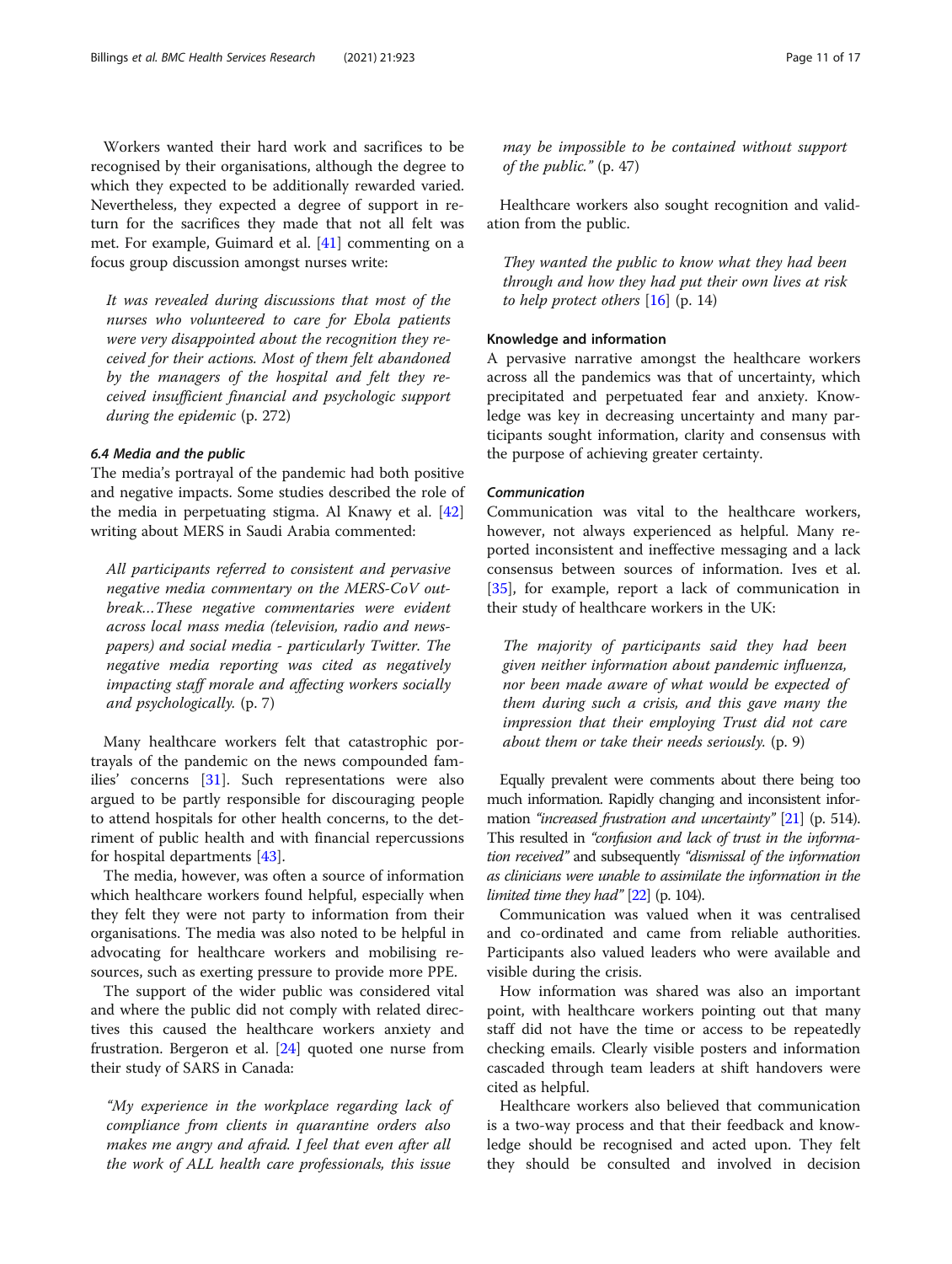making and that their learning from doing this work on the frontline was vital for responding to the current as well as future pandemics.

## **Training**

Healthcare workers' experiences of training were variable. For many, training imparted important information, allayed anxiety and facilitated greater confidence. Participants in the studies valued training in infection control procedures and safe use of PPE as well as more general training about the virus.

Participants in several studies, however, felt that they had not received adequate training. As one healthcare worker in Gershon et al.'s [[16\]](#page-14-0) study of Ebola in West Africa described:

"They (the sponsoring agency) handed me a viral haemorrhagic fever guide. I read it on the plane, showed up, but I had no real idea of what I was doing." (p. 7)

Even though some participants described feeling unprepared, there was a sense in some studies of limited or superficial engagement with training. Training seemed better received when it was deemed as relevant, realistic and timely. Practical simulations increased workers' confidence. Workers also highlighted the importance of learning through experience and commented on competence and confidence increasing over time.

## Formal support

The psychological impact on healthcare workers was acknowledged in many papers, however, few studies reported on workers' experiences of any formal psychological interventions. The idea that mental health support would be available seemed to be important and helped to alleviate workers' anxiety. For example, Yin and Zeng [\[18](#page-14-0)] quoted one nurse in the early phase of the COVID-19 outbreak in China:

"I hope that the hospital sets up a psychological support task force to ease our tension and fears." (p. 3)

When psychological support services were mentioned, they seemed to be of most value when available on site, were flexible and informal, and were offered individually or in small groups which fitted around the workers' shifts. Workshops on coping and emotional support were also described positively in some studies. Some participants appreciated the availability of helplines, although others described these as too impersonal.

Even when formal support was available, some staff were ambivalent about engaging. Chen et al. [[11](#page-14-0)] in their commentary on medical staff in China in the early stages COVID-19 described:

The implementation of psychological intervention services encountered obstacles, as medical staff were reluctant to participate in the group or individual psychology interventions provided to them. Moreover, individual nurses showed excitability, irritability, unwillingness to rest, and signs of psychological distress, but refused any psychological help and stated that they did not have any problems (p. 15)

After the peak of the pandemic, the emotional impact of the work appeared to be acknowledged more. Workers in several papers were noted to report difficulties sleeping, experiencing invasive memories and ongoing hyper-arousal as well as struggling to adjust to being back at home and their normal work. Few described access to any kind of formal follow up, although when this was offered, this appeared to be appreciated. Even amongst those who described coping well and who did not want to engage with formal services, informal follow ups and check ins from their organisations and colleagues were valued.

After deployment, they stressed the need for mental health and psychosocial support, and they requested deeper knowledge about coping strategies. The respondents reported being focused on their duties and safety during deployment, and only allowing emotional reactions afterwards  $[44]$  $[44]$ . (p. 6)

## **Discussion**

In this review we sought to better understand healthcare workers' experiences of working on the frontline and their views about support during COVID-19 and previous epidemics. We found 46 qualitative papers which met our inclusion criteria, and which covered a number of different pandemics and epidemics over the past 20 years. Studies were heterogenous in their sample sizes, locations and samples. However, meta-synthesis revealed eight key themes which largely transcended temporal and geographical boundaries. Participants across all the studies were deeply concerned about their own and/or others' physical safety. This was greatest in the early phases of pandemics and exacerbated by inadequate PPE, insufficient resources, and inconsistent information. Workers struggled with high workloads and long shifts and desired adequate rest and recovery. Many experienced stigma. Healthcare workers' relationships with families, colleagues, organisations, the media and the wider public were complicated and nuanced and could be experienced concomitantly as sources of support but also sources of stress.

The results of this review show that the current experiences of frontline healthcare workers are not without precedent. The themes identified in this review from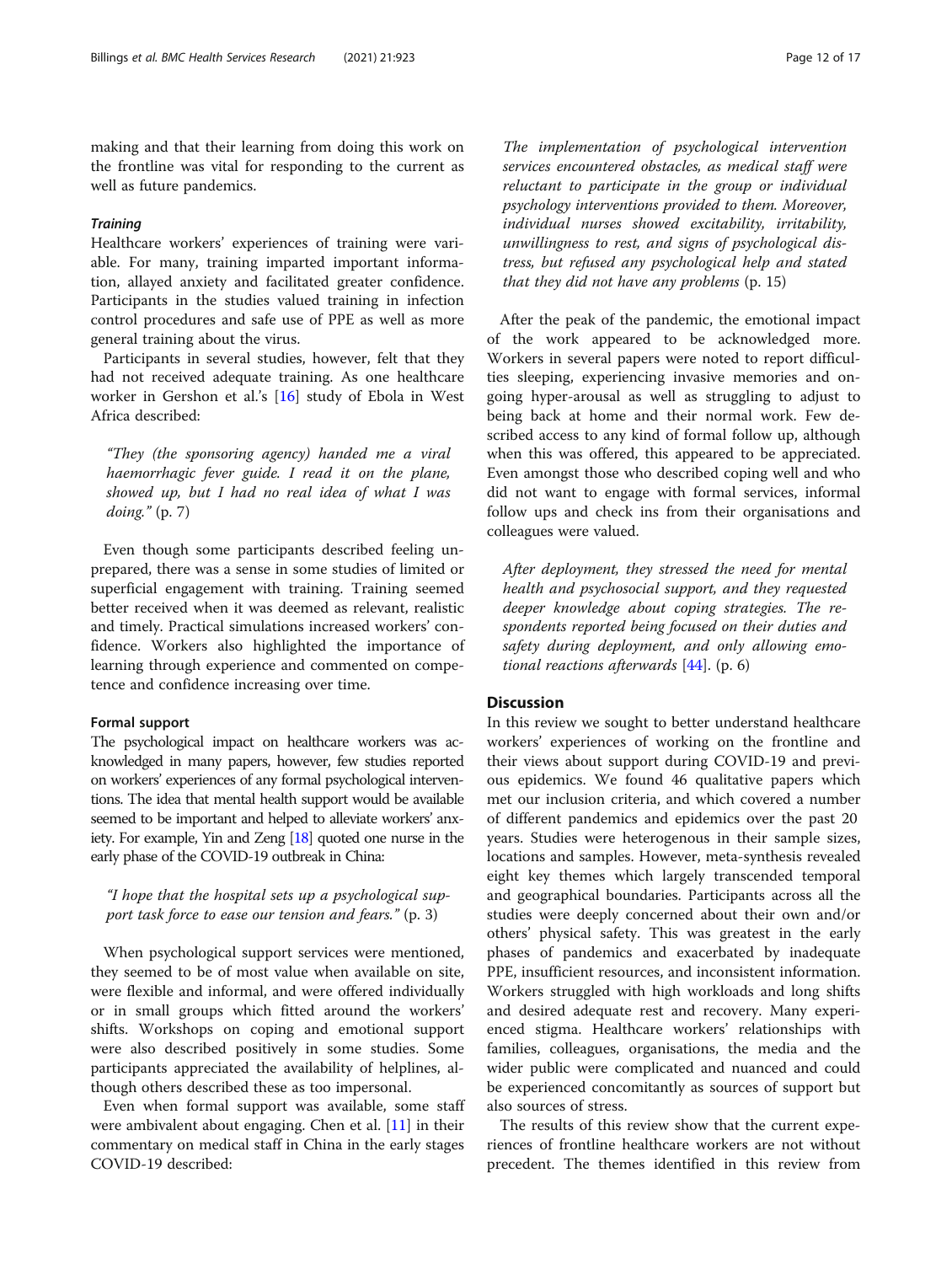previous pandemics and epidemics are remarkably resonant with what we are hearing about the impact of COVID-19 on healthcare workers across the world at the current time. This points to a potential mental health impact on staff that is comparable to that experienced in previous pandemics. A recently published review and meta-analysis of the mental health impact of working on pandemics including SARS, MERS, Ebola and COVID-19 [\[45\]](#page-15-0) suggested that healthcare workers exposed to virus-related work are 1.7 times more likely to develop psychological distress and PTSD compared to non-exposed workers. Our review sheds light on potential risk factors and their mechanisms of effect including fear associated with threat to life, uncertainty due to inconsistent or rapidly changing information, and threat to integrity due to discrimination.

This review also shows that accessing social support, a previously well-established protective factor against mental health difficulties such as PTSD [[46\]](#page-15-0), was complex. Workers often self-isolated to protect their loved ones, did not disclose details of their work to them, struggled to manage the competing demands of work and family life and felt like the people in their usual support systems could not relate to what they had been through. This compromised healthcare workers use of social support, which may potentially have a longer-term adverse impact on their mental wellbeing.

The ethical, moral and professional dilemmas that healthcare workers faced also increases their risk of 'moral injury'. Moral injury has been defined as the psychological distress caused by actions, or inactions, which violate an individual's moral code, or a sense of betrayal by others, and has been highlighted as a potentially significant concern for healthcare workers during COVID-19 [[47](#page-15-0)]. The healthcare workers in this review were often unable to deliver the level of care they felt professionally and morally obliged to provide and many felt betrayed by their colleagues, organisations and society. Moral injury is not in itself a mental health disorder but is a risk factor for further mental health problems and may be particularly pernicious in the context of a pandemic.

The results of this review also highlight potential protective factors. Healthcare workers valued clear, consistent, and compassionate communication. They engaged well with training when it was practical and specific. The felt valued by their organisations when they prioritised their safety and supported them with manageable workloads and time out from work. The wanted to be consulted and included in decision-making. Staff appreciated peer support and tended to seek emotional guidance from their colleagues. This draws attention to potential opportunities to further develop peer support systems and increase mental health awareness in the workplace. However, colleagues could also be a source of tension, so peer support interventions in this workforce warrant careful evaluation. We also need to carefully consider how peer-based interventions may work in such a crisis so as not to place an additional burden on the healthcare workers providing them when, by definition, they are going through the same stressors.

This review also demonstrates that psychological growth was possible. Most healthcare workers were inherently motivated to undertake this work due to a sense of professional duty. Many derived meaning and satisfaction from their work and reported learning and professional development. They also frequently reported strong team cohesiveness and camaraderie. As suggested by Gerada [\[48\]](#page-15-0) in a recent editorial comment, "some good must come out of COVID-19" (p. 1) and there is potential for greater recognition and appreciation of healthcare work.

Public attitudes and the media had both positive and negative impacts on the healthcare workers in these studies but have the potential to provide support and validation of their work. Nonetheless, gestures of solidarity, such as applause for healthcare workers which have been taking place around the world during COVID-19, have the potential to feel meaningless and hypocritical if support for healthcare workers from the public and government is not sustained after the pandemic. Similarly, calls for adequate pay and conditions for healthcare staff continue to be echoed in the current crisis, as they were with previous epidemics and pandemics.

One potential difference between previous pandemics and COVID-19 is that there is now greater acknowledgement of the mental health impact on healthcare workers and increasing recognition of the need to support their wellbeing  $[49]$  $[49]$  $[49]$ . However, there is yet little evidence about what is effective and what healthcare workers themselves want. The studies included in this review focused little on formal psychological interventions. It is therefore difficult to establish whether this was not of primary importance to the healthcare workers, whether they were not aware of sources of mental health support, or whether these interventions were simply not available to them. When mental health support was mentioned, participants tended to speak of it as desirable. However, some studies suggested a reluctance to engage. This is perhaps indicative of potentially enduring stigma amongst healthcare workers, exacerbated by militaristic metaphors and heroic narratives in the media, which make it harder for them to admit when they are struggling. This is an additional area that warrants exploration in order to better understand workers' ambivalence and to ensure that they feel able to engage with appropriate mental health support when needed.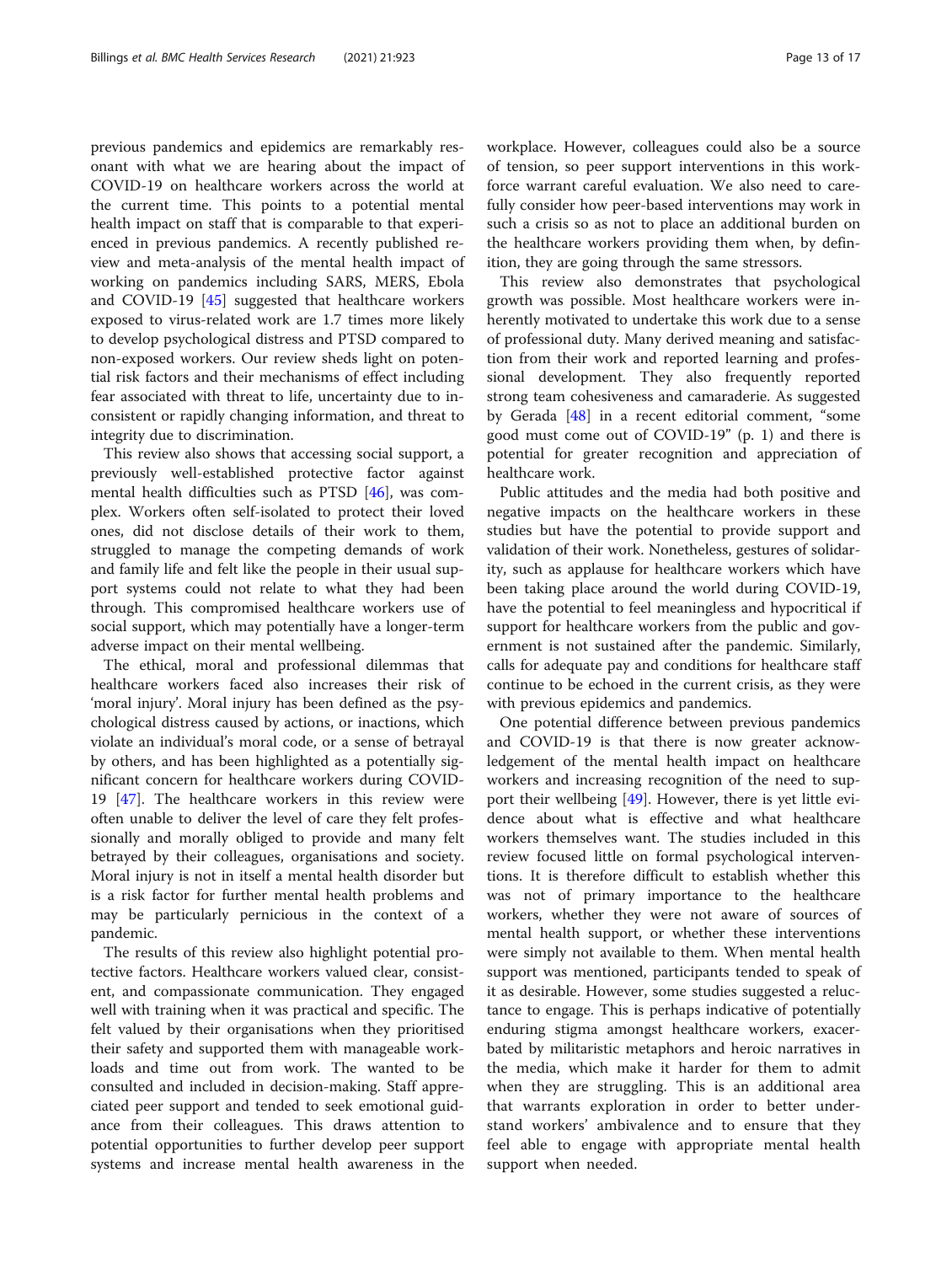The results of this review also suggest that healthcare workers' mental health needs may change over time. In the early stages of these crises, workers prioritised more basic human needs, such as physical safety and rest. At the peak, workers seemed to focus on the work at hand and rely on colleagues for support. After the crisis had passed, there seemed to be greater recognition of the impact of working on the pandemic on mental health and an associated recognition of the need for more support. At the current time, whilst attention is being paid to the impact on frontline healthcare workers' mental health, there is still a paucity of research into psychosocial interventions specifically for frontline healthcare workers. Future research with this population can helpfully focus on what works for whom and when.

We also know that the global healthcare workforce was experiencing high levels of distress and disaffection prior to COVID-19 [\[4](#page-14-0)], so we need to consider what should be set up as standard support for healthcare workers in the longer term. This will be particularly important as we deal with further waves of COVID-19, but also in the face of other, inevitable, future healthcare crises. We need to ensure that we maintain a psychologically healthy workforce, not just for the wellbeing of the workers, but also for the sustainability of healthcare services globally.

#### Implications

The findings of this review highlight a number of important implications which are relevant globally.

- Provision of adequate safety equipment is a priority to enable safe and effective working but also to mitigate negative mental health outcomes.
- Workloads need to be manageable, and sufficient periods of rest and recovery mandated to mitigate fatigue and burnout.
- Training should be relevant, practical, and timely. Learning on the job is valued alongside formal training.
- Communication needs to be clear and consistent and decision making shared. Leaders should be accessible and visible.
- Mechanisms to facilitate staff peer support should be put in place, including ringfenced time and mental health awareness training.
- Competing demands between work and family life should be acknowledged and staff supported in maintaining family roles as much as possible. Staff should be supported in taking time off from work.
- Anxiety, guilt, and moral injury may be mitigated by reducing lone working, encouraging buddying systems, facilitating ethical forums which allow

workers to discuss difficult decisions and focusing on the meaningfulness of the work.

• Mental health follow-up will be imperative for the early detection and treatment of emerging mental health problems and to ensure staff feel supported by their organisations. Ongoing peer support is likely to be important.

## Strengths and limitations

This review should be considered within the context of its strengths and limitations. This paper offers a rapid but systematic review of a comprehensive body of literature, for the purposes of providing urgent feedback and guidance for those planning the support of frontline healthcare workers during the current COVID-19 crisis. We conducted our search across three major databases and hand searched reference lists of key papers, grey literature and pre-print servers. We used two independent reviewers for searching, screening, data extraction and quality appraisal. We conducted a meta-synthesis for the reader to highlight overarching themes in relation to healthcare workers' experiences of working on the frontline during a pandemic and their views about support.

There are a number of limitations inherent in the papers included. This review has highlighted a dearth of research exploring healthcare workers own views, needs and preferences. What research there is has focused predominantly on doctors and nurses with little or no identified research on other key frontline healthcare groups including physiotherapists, pharmacists, receptionists, porters or cleaners. Nearly all of the studies were of moderate-quality, with particular limitations regarding clarity of data collection and methods of analyses, therefore caution must be observed when considering the transferability of the findings.

There are also some limitations of the current review. Due to the rapidity required we did not pre-register a study protocol on Prospero. We also only searched a limited number of databases; therefore, some papers could possibly have been missed, which may have provided more detail or contradicted the findings summarised here. While research from across the world was included in this review, we were only able to include studies published in English. This review may therefore be subject to some publication bias. Ongoing attention is warranted as papers reporting on this phenomenon continue to be published, which may reveal experiences more unique to COVID-19.

## Conclusions

The experiences of healthcare workers during COVID-19 are not unprecedented. We have an opportunity to learn from the lessons of previous pandemics and provide better support for frontline healthcare workers. More high-quality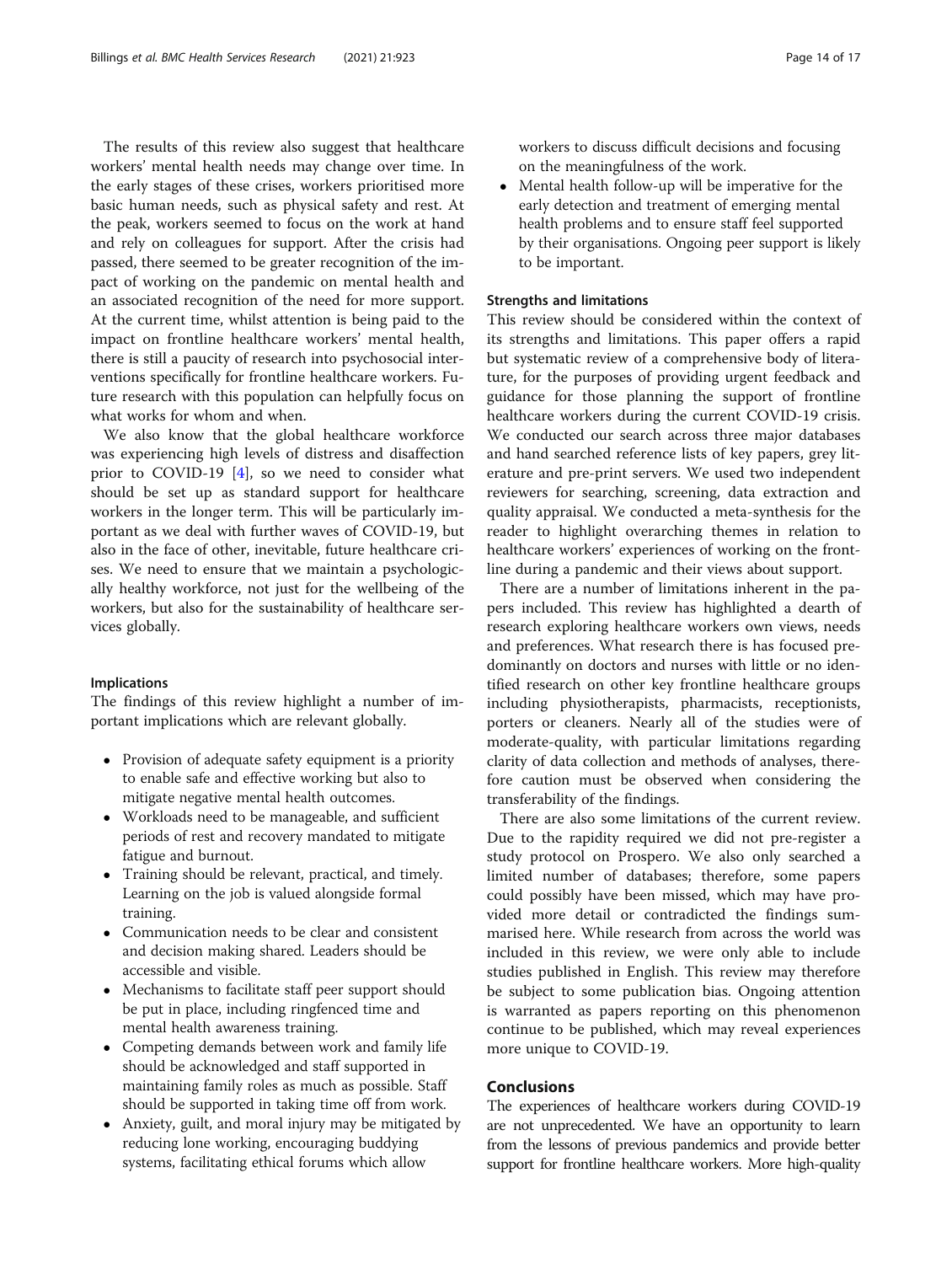<span id="page-14-0"></span>qualitative research is urgently needed in order to better understand the experiences, needs and preferences of the healthcare workforce, particularly those frontline healthcare workers whose voices have not yet been adequately represented. We need to develop clinical guidance specific to supporting this workforce. This guidance should be developed in consultation and collaboration with the healthcare workers themselves. Interventions to prevent and treat mental health distress in healthcare workers need to be developed and their timing, effectiveness and acceptability carefully evaluated. We have an opportunity to mitigate the negative mental health impact of COVID-19 and support the longerterm wellbeing of the healthcare workforce across the world.

#### Abbreviations

CASP: Critical Appraisal Skills Programme; PPE: Personal Protective Equipment; PRISMA: Preferred Reporting Items for Systematic Reviews and Meta-Analyses; PTSD: Post Traumatic Stress Disorder; SARS: Severe Acute Respiratory Syndrome; MERS: Middle East Respiratory Syndrome

## Supplementary Information

The online version contains supplementary material available at [https://doi.](https://doi.org/10.1186/s12913-021-06917-z) [org/10.1186/s12913-021-06917-z.](https://doi.org/10.1186/s12913-021-06917-z)

## Additional file 1.

#### Acknowledgements

Not applicable.

#### Authors' contributions

JB conceived of the idea for this review, conducted the meta-synthesis, wrote the draft of the manuscript and incorporated contributions from all the other authors. BCFC and VG completed the literature searches, screening, data extraction and quality appraisal under supervision of JB. TG and MB provided peer consultation on the design of the review. All contributed to validity checks on the meta-synthesis of the data. All authors commented on drafts of the paper and approved the final manuscript.

#### Funding

This research did not receive any specific grant from funding agencies in the public, commercial, or not-for-profit sectors.

#### Availability of data and materials

Data included in this review is already available in the public domain.

#### **Declarations**

Ethics approval and consent to participate Not applicable.

## Consent for publication

Not applicable.

## Competing interests

The authors declare that they have no competing interests.

#### Author details

<sup>1</sup> Division of Psychiatry, University College London, 6th Floor, Maple House, 149 Tottenham Court Road, London W1T 7NF, UK. <sup>2</sup>Department of Community Mental Health, University of Haifa, Haifa, Israel. <sup>3</sup>Traumatic Stress Clinic, Camden & Islington NHS Foundation Trust, London, UK. <sup>4</sup>National Institute for Health Research University College London Hospitals Biomedical Research Centre, London, UK. <sup>5</sup>University College London Hospitals NHS Foundation Trust, London, UK.

#### References

- 1. Ghebreyesus TA. Addressing mental health needs: an integral part of COVID-19 response. World Psychiatry. 2020;19(2):129–30. [https://doi.org/10.1](https://doi.org/10.1002/wps.20768) [002/wps.20768](https://doi.org/10.1002/wps.20768).
- 2. Holmes EA, O'Connor RC, Perry VH, Tracey I, Wessely S, Arseneault L, et al. Multidisciplinary research priorities for the COVID-19 pandemic: a call for action for mental health science. Lancet Psychiatry. 2020;7(6):547–60. [https://doi.org/10.1016/S2215-0366\(20\)30168-1.](https://doi.org/10.1016/S2215-0366(20)30168-1)
- 3. Brooks S, Amlôt R, Rubin GJ, Greenberg N. Psychological resilience and post-traumatic growth in disaster-exposed organisations: overview of the literature. BMJ Military Health. 2020;166(1):52–6. [https://doi.org/10.1136/jra](https://doi.org/10.1136/jramc-2017-000876) [mc-2017-000876.](https://doi.org/10.1136/jramc-2017-000876)
- 4. Carrieri D, Briscoe S, Jackson M, Mattick K, Papoutsi C, Pearson M, et al. 'Care Under Pressure': a realist review of interventions to tackle doctors' mental ill-health and its impacts on the clinical workforce and patient care. BMJ Open. 2018;8(2):e021273.
- 5. Greene T, Harju-Seppänen J, Adeniji M, Steel C, Grey N, Brewin CR et al. Predictors of PTSD, depression and anxiety in UK frontline health and social care workers during COVID-19. medRxiv 2020. Available from: [https://doi.](https://doi.org/10.1101/2020.10.21.20216804) [org/10.1101/2020.10.21.20216804](https://doi.org/10.1101/2020.10.21.20216804). [Accessed 25 Oct 2020].
- Gunnell D, Appleby L, Arensman E, Hawton K, John A, Kapur N, et al. Suicide risk and prevention during the COVID-19 pandemic. Lancet Psychiatry. 2020;7(6):468–71. [https://doi.org/10.1016/S2215-0366\(20\)30171-1.](https://doi.org/10.1016/S2215-0366(20)30171-1)
- 7. Lai J, Ma S, Wang Y, Cai Z, Hu J, Wei N, et al. Factors associated with mental health outcomes among health care workers exposed to coronavirus disease 2019. JAMA Netw Open. 2020;3(3):e203976. [https://doi.org/10.1001/](https://doi.org/10.1001/jamanetworkopen.2020.3976) [jamanetworkopen.2020.3976](https://doi.org/10.1001/jamanetworkopen.2020.3976).
- 8. Rossi R, Socci V, Pacitti F, Di Lorenzo G, Di Marco A, Siracusano A, et al. Mental health outcomes among frontline and second-line health care workers during the coronavirus disease 2019 (COVID-19) pandemic in Italy. JAMA Netw Open. 2020;3(5):e2010185. [https://doi.org/10.1001/jama](https://doi.org/10.1001/jamanetworkopen.2020.10185) [networkopen.2020.10185.](https://doi.org/10.1001/jamanetworkopen.2020.10185)
- 9. National Institute for Health and Care Excellence. Post-traumatic stress disorder: Evidence reviews for psychological, psychosocial and other nonpharmacological interventions for the prevention of PTSD in adults (NICE Guideline No. 116) 2018. Retrieved from [https://www.nice.org.uk/guidance/](https://www.nice.org.uk/guidance/ng116/evidence/) [ng116/evidence/](https://www.nice.org.uk/guidance/ng116/evidence/). Accessed 6 June 2020.
- 10. Rose SC, Bisson J, Churchill R, Wessely S. Psychological debriefing for preventing post traumatic stress disorder (PTSD). Cochrane Database Syst Rev. 2002;2.
- 11. Chen Q, Liang M, Li Y, Guo J, Fei D, Wang L, et al. Mental health care for medical staff in China during the COVID-19 outbreak. Lancet Psychiatry. 2020;7(4):e15–6. [https://doi.org/10.1016/S2215-0366\(20\)30078-X](https://doi.org/10.1016/S2215-0366(20)30078-X).
- 12. Moher D, Liberati A, Tetzlaff J, Altman DG. Prisma Group. Preferred reporting items for systematic reviews and meta-analyses: the PRISMA statement. PLoS med. 2009;6(7):e1000097.
- 13. CASP UK. Critical appraisal skills programme (CASP). Qualitative Research Checklist. 2017;31(13):449.
- 14. Lachal J, Revah-Levy A, Orri M, Moro MR. Meta-synthesis: an original method to synthesize qualitative literature in psychiatry. Front Psychiatry. 2017;8:269. [https://doi.org/10.3389/fpsyt.2017.00269.](https://doi.org/10.3389/fpsyt.2017.00269)
- 15. Braun V, Clarke V. Using thematic analysis in psychology. Qual Res Psychol. 2006;3(2):77–101. [https://doi.org/10.1191/1478088706qp063oa.](https://doi.org/10.1191/1478088706qp063oa)
- 16. Gershon R, Dernehl LA, Nwankwo E, Zhi Q, Qureshi K. Experiences and psychosocial impact of West Africa Ebola deployment on US health care volunteers. PLoS Currents. 2016;8. [https://doi.org/10.1371/currents.outbreaks.](https://doi.org/10.1371/currents.outbreaks.c7afaae124e35d2da39ee7e07291b6b5) [c7afaae124e35d2da39ee7e07291b6b5.](https://doi.org/10.1371/currents.outbreaks.c7afaae124e35d2da39ee7e07291b6b5)
- 17. Shih FJ, Gau ML, Kao CC, Yang CY, Lin YS, Liao YC, et al. Dying and caring on the edge: Taiwan's surviving nurses' reflections on taking care of patients with severe acute respiratory syndrome. Appl Nurs Res. 2007;20(4): 171–80. [https://doi.org/10.1016/j.apnr.2006.08.007.](https://doi.org/10.1016/j.apnr.2006.08.007)
- 18. Yin X, Zeng L. A study on the psychological needs of nurses caring for patients with coronavirus disease 2019 from the perspective of the existence, relatedness, and growth theory. Int J Nurs Sci. 2020;7(2):157–60. [https://doi.org/10.1016/j.ijnss.2020.04.002.](https://doi.org/10.1016/j.ijnss.2020.04.002)
- 19. Koh Y, Hegney D, Drury V. Nurses' perceptions of risk from emerging respiratory infectious diseases: a Singapore study. Int J Nurs Pract. 2012; 18(2):195–204. <https://doi.org/10.1111/j.1440-172X.2012.02018.x>.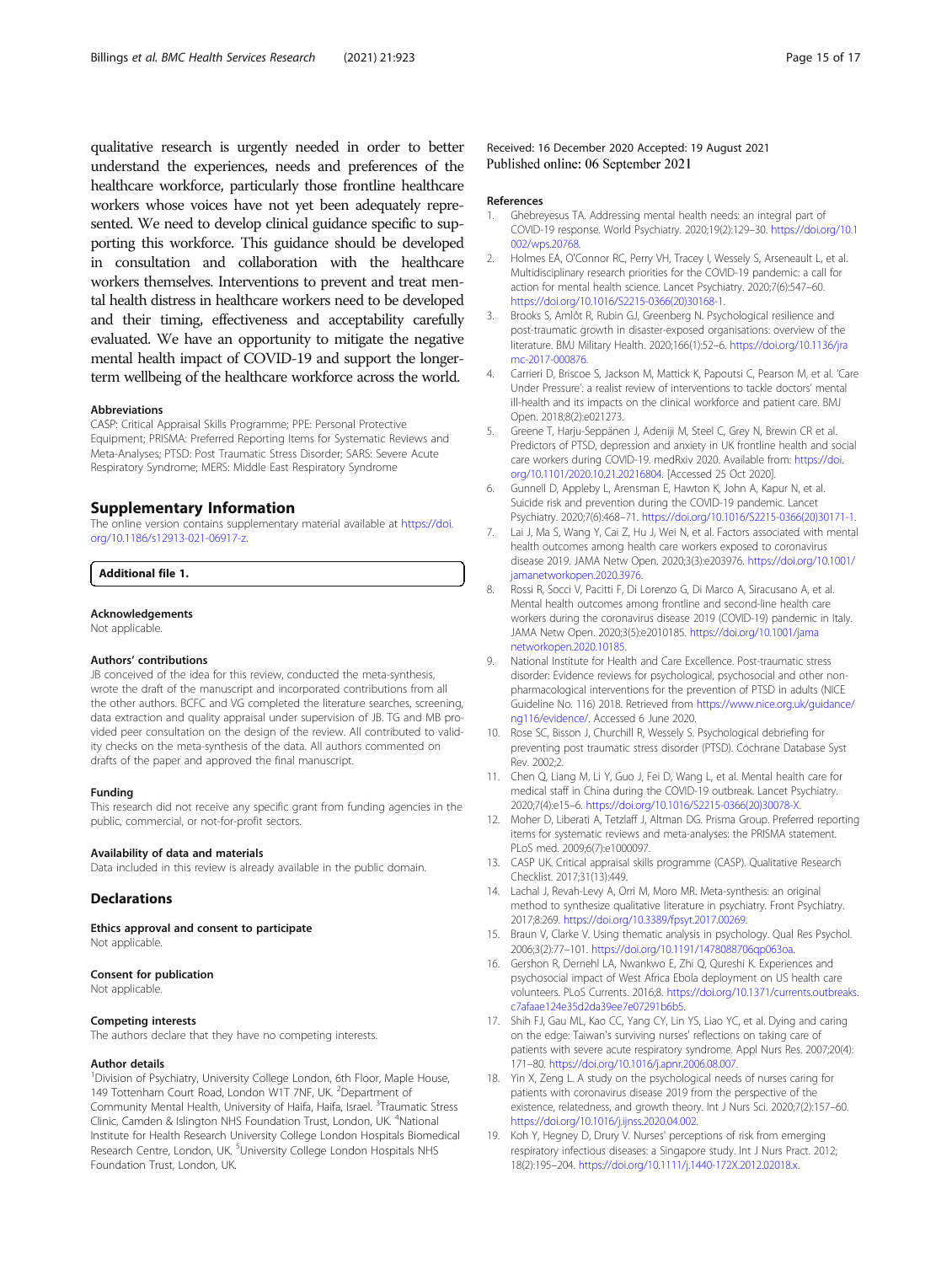- <span id="page-15-0"></span>20. Raven J, Baral S, Wurie H, Witter S, Samai M, Paudel P, et al. What adaptation to research is needed following crises: a comparative, qualitative study of the health workforce in Sierra Leone and Nepal. Health Res Policy Syst. 2018;16(1):6. <https://doi.org/10.1186/s12961-018-0285-1>.
- 21. Chung BPM, Wong TKS, Suen ESB, Chung JWY. SARS: caring for patients in Hong Kong. J Clin Nurs. 2005;14(4):510–7. [https://doi.org/10.1111/j.1365-2](https://doi.org/10.1111/j.1365-2702.2004.01072.x) [702.2004.01072.x](https://doi.org/10.1111/j.1365-2702.2004.01072.x).
- 22. Broom J, Broom A, Bowden V. Ebola outbreak preparedness planning: a qualitative study of clinicians' experiences. Public Health. 2017;143:103–8. [https://doi.org/10.1016/j.puhe.2016.11.008.](https://doi.org/10.1016/j.puhe.2016.11.008)
- 23. Moore DM, Gilbert M, Saunders S, Bryce E, Yassi A. Occupational health and infection control practices related to severe acute respiratory syndrome: health care worker perceptions. AAOHN J. 2005;53(6):257–66. [https://doi.](https://doi.org/10.1177/216507990505300606) [org/10.1177/216507990505300606](https://doi.org/10.1177/216507990505300606).
- 24. Bergeron SM, Cameron S, Armstrong-Stassen M, Pare K. Diverse implications of a national health crisis: A qualitative exploration of community nurses' SARS experiences. Can J Nurs Res Archive. 2006;38(2):42–54.
- 25. Rubin GJ, Harper S, Williams PD, Öström S, Bredbere S, Amlôt R, et al. How to support staff deploying on overseas humanitarian work: a qualitative analysis of responder views about the 2014/15 west African Ebola outbreak. Eur J Psychotraumatol. 2016;7(1):30933. [https://doi.org/10.3402/ejpt.v7.30933.](https://doi.org/10.3402/ejpt.v7.30933)
- 26. Im SB, Baumann SL, Ahn M, Kim H, Youn BH, Park MK, et al. The experience of Korean nurses during the Middle East respiratory syndrome outbreak. Nurs Sci Q. 2018;31(1):72–6. [https://doi.org/10.1177/0894318417741119.](https://doi.org/10.1177/0894318417741119)
- 27. Aghaizu A, Elam G, Ncube F, Thomson G, Szilágyi E, Eckmanns T, et al. Preventing the next 'SARS' - European healthcare workers' attitudes towards monitoring their health for the surveillance of newly emerging infections: qualitative study. BMC Public Health. 2011;11(1):541. [https://doi.org/10.11](https://doi.org/10.1186/1471-2458-11-541) [86/1471-2458-11-541.](https://doi.org/10.1186/1471-2458-11-541)
- 28. Erland E, Dahl B. Midwives' experiences of caring for pregnant women admitted to Ebola centres in Sierra Leone. Midwifery. 2017;55:23–8. [https://](https://doi.org/10.1016/j.midw.2017.08.005) [doi.org/10.1016/j.midw.2017.08.005](https://doi.org/10.1016/j.midw.2017.08.005).
- 29. Fawaz M, Samaha A. The psychosocial effects of being quarantined following exposure to COVID-19: A qualitative study of Lebanese health care workers. Int J Soc Psychiatry. 2020;66(6);560–5. [https://doi.org/10.1177/](https://doi.org/10.1177/0020764020932202) [0020764020932202](https://doi.org/10.1177/0020764020932202).
- 30. Kim Y. Nurses' experiences of care for patients with Middle East respiratory syndrome-coronavirus in South Korea. Am J Infect Control. 2018;46(7):781–7. <https://doi.org/10.1016/j.ajic.2018.01.012>.
- 31. Lamb D. Factors affecting the delivery of healthcare on a humanitarian operation in West Africa: a qualitative study. Appl Nurs Res. 2018;40:129–36. [https://doi.org/10.1016/j.apnr.2018.01.009.](https://doi.org/10.1016/j.apnr.2018.01.009)
- 32. Smith MW, Smith PW, Kratochvil CJ, Schwedhelm S. The psychosocial challenges of caring for patients with Ebola virus disease. Health Security. 2017;15(1):104–9. <https://doi.org/10.1089/hs.2016.0068>.
- 33. Liu H, Liehr P. Instructive messages from Chinese nurses' stories of caring for SARS patients. J Clin Nurs. 2009;18(20):2880–7. [https://doi.org/10.1111/](https://doi.org/10.1111/j.1365-2702.2009.02857.x) [j.1365-2702.2009.02857.x](https://doi.org/10.1111/j.1365-2702.2009.02857.x).
- 34. Lam KK, Hung SYM. Perceptions of emergency nurses during the human swine influenza outbreak: a qualitative study. Int Emerg Nurs. 2013;21(4): 240–6. [https://doi.org/10.1016/j.ienj.2012.08.008.](https://doi.org/10.1016/j.ienj.2012.08.008)
- 35. Ives J, Greenfield S, Parry JM, Draper H, Gratus C, Petts JI, et al. Healthcare workers' attitudes to working during pandemic influenza: a qualitative study. BMC Public Health. 2009;9(1):56. <https://doi.org/10.1186/1471-2458-9-56>.
- 36. Andertun S, Hornsten A, Hajdarevic S. Ebola virus disease: caring for patients in Sierra Leone – a qualitative study. J Adv Nurs. 2017;73(3):643–52.
- 37. Sun N, Wei L, Shi S, Jiao D, Son R et al. A qualitative study on the psychological experience of caregivers of COVID-19 patients. Am J Infect Control. 2020;1;48(6):592–8.
- 38. Chiang HH, Chen MB, Sue IL. Self-state of nurses in caring for SARS survivors. Nurs Ethics. 2007;14(1):18–26. [https://doi.org/10.1177/0969733](https://doi.org/10.1177/0969733007071353) [007071353](https://doi.org/10.1177/0969733007071353).
- 39. Mok E, Chung BP, Chung JW, Wong TK. An exploratory study of nurses suffering from severe acute respiratory syndrome (SARS). Int J Nurs Pract. 2005;11(4):150–60. [https://doi.org/10.1111/j.1440-172X.2005.00520.x.](https://doi.org/10.1111/j.1440-172X.2005.00520.x)
- 40. Bensimon CM, Tracy CS, Bernstein M, Shaul RZ, Upshur RE. A qualitative study of the duty to care in communicable disease outbreaks. Soc Sci Med. 2007;65(12):2566–75. <https://doi.org/10.1016/j.socscimed.2007.07.017>.
- 41. Guimard Y, Bwaka MA, Colebunders R, Calain P, Massamba M et al. Organization of patient care during the Ebola hemorrhagic fever epidemic

in Kikwit, Democratic Republic of the Congo, 1995. J Infect Dis 1999; 179(Supplement\_1), S268-73.

- 42. Al Knawy BA, Al-Kadri HM, Elbarbary M, Arabi Y, Balkhy HH, Clark A. Perceptions of post outbreak management by management and healthcare workers of a Middle East respiratory syndrome outbreak in a tertiary care hospital: a qualitative study. BMJ Open. 2019;9(5):e017476. [https://doi.org/1](https://doi.org/10.1136/bmjopen-2017-017476) [0.1136/bmjopen-2017-017476.](https://doi.org/10.1136/bmjopen-2017-017476)
- 43. Shih FJ, Turale S, Lin YS, Gau ML, Kao CC, et al. Surviving a life-threatening crisis: Taiwan's nurse leaders' reflections and difficulties fighting the SARS epidemic. J Clin Nurs. 2008;18(24):3391–400.
- 44. von Strauss E, Paillard-Borg S, Holmgren J, Saaristo P. Global nursing in an Ebola viral haemorrhagic fever outbreak: before, during and after deployment. Glob Health Action. 2017;10(1):1371427. [https://doi.org/10.1](https://doi.org/10.1080/16549716.2017.1371427) [080/16549716.2017.1371427.](https://doi.org/10.1080/16549716.2017.1371427)
- 45. Kisely S, Warren N, McMahon L, Dalais C, Henry I, Siskind D. Occurrence, prevention, and management of the psychological effects of emerging virus outbreaks on healthcare workers: rapid review and meta-analysis. BMJ. 2020;369:m1642.
- 46. Brewin CR, Andrews B, Valentine JD. Meta-analysis of risk factors for posttraumatic stress disorder in trauma-exposed adults. J Consult Clin Psychol. 2000;68(5):748–66. <https://doi.org/10.1037/0022-006X.68.5.748>.
- 47. Greenberg N, Tracy D. What healthcare leaders need to do to protect the psychological well-being of frontline staff in the COVID-19 pandemic. BMJ Leader. 2020;4:3.
- 48. Gerada C. Some good must come out of covid-19. BMJ. 2020;369.
- 49. Billings J, Greene T, Kember T, Grey N, El-Leithy S, et al. Supporting hospital staff during COVID-19: early interventions. Occup Med. 2020;70(5):327–9.
- 50. Hewlett BL, Hewlett BS. Providing care and facing death: nursing during Ebola outbreaks in Central Africa. J Transcult Nurs. 2005;16(4):289–97. [https://doi.org/10.1177/1043659605278935.](https://doi.org/10.1177/1043659605278935)
- 51. Honey M, Wang WY. New Zealand nurses perceptions of caring for patients with influenza a (H1N1). Nurs Critical Care. 2013;18(2):63–9. [https://doi.org/1](https://doi.org/10.1111/j.1478-5153.2012.00520.x) [0.1111/j.1478-5153.2012.00520.x.](https://doi.org/10.1111/j.1478-5153.2012.00520.x)
- 52. Lau PY, Chan CW. SARS (severe acute respiratory syndrome): reflective practice of a nurse manager. J Clin Nurs. 2005;14(1):28–34. [https://doi.org/1](https://doi.org/10.1111/j.1365-2702.2004.00995.x) [0.1111/j.1365-2702.2004.00995.x.](https://doi.org/10.1111/j.1365-2702.2004.00995.x)
- 53. Lee SH, Juang YY, Su,YJ, Lee HL, Lin YH, Chao CC. Facing SARS: psychological impacts on SARS team nurses and psychiatric services in a Taiwan general hospital. Gen Hosp Psychiatry. 2005;27(5):352–8. [https://doi.](https://doi.org/10.1016/j.genhosppsych.2005.04.007) [org/10.1016/j.genhosppsych.2005.04.007](https://doi.org/10.1016/j.genhosppsych.2005.04.007).
- 54. Liu C, Wang H, Zhou L, Xie H, Yang H et al. Sources and symptoms of stress among nurses in the first Chinese anti-Ebola medical team during the Sierra Leone aid mission: A qualitative study. Int J Nurs Sci. 2019;10;6(2):187–91.
- 55. Liu YE, Zhai ZC, Han YH, Liu YL, Liu FP, Hu DY. Experiences of front-line nurses combating coronavirus disease-2019 in China: A qualitative analysis. Public Health Nursing 2020; Published online September 2020.
- 56. Locsin RC, Kongsuwan W, Nambozi G. Ugandan nurses' experience of caring for persons dying from Ebola hemorrhagic fever. Int J Hum Caring. 2009;13(4):26–32. [https://doi.org/10.20467/1091-5710.13.4.26.](https://doi.org/10.20467/1091-5710.13.4.26)
- 57. McMahon SA, Ho LS, Scott K, Brown H, Miller L et al. "We and the nurses are now working with one voice": How community leaders and health committee members describe their role in Sierra Leone's Ebola response. BMC Health Serv Res. 2017;17(1):495.
- 58. O'Boyle C, Robertson C, Secor-Turner M. Nurses' beliefs about public health emergencies: fear of abandonment. Am J Infect Control. 2006;1;34(6):351–7.
- 59. O'Sullivan TL, Amaratunga C, Phillips KP, Corneil W, O'Connor E, Lemyre L, Dow D If schools are closed, who will watch our kids? Family caregiving and other sources of role conflict among nurses during large-scale outbreaks. Prehospital Disaster Med. 2009;24(4):321–5. [https://doi.org/10.101](https://doi.org/10.1017/S1049023X00007044) [7/S1049023X00007044.](https://doi.org/10.1017/S1049023X00007044)
- 60. Pearce C, Shearer M, Phillips C, Hall S, Kljakovic M, Glasgow NJ, et al. Views of GPs and practice nurses on support needed to respond to pandemic influenza: a qualitative study. Aust Health Rev. 2011;35(1):111–5. [https://doi.](https://doi.org/10.1071/AH09788) [org/10.1071/AH09788.](https://doi.org/10.1071/AH09788)
- 61. Raven J, Wurie H, Witter S. Health workers' experiences of coping with the Ebola epidemic in Sierra Leone's health system: a qualitative study. BMC Health Serv Res. 2018;18(1):251. <https://doi.org/10.1186/s12913-018-3072-3>.
- 62. Sarikaya O, Erbaydar T. Avian influenza outbreak in Turkey through health personnel's views: a qualitative study. BMC Public Health. 2007;7(1):330. <https://doi.org/10.1186/1471-2458-7-330>.